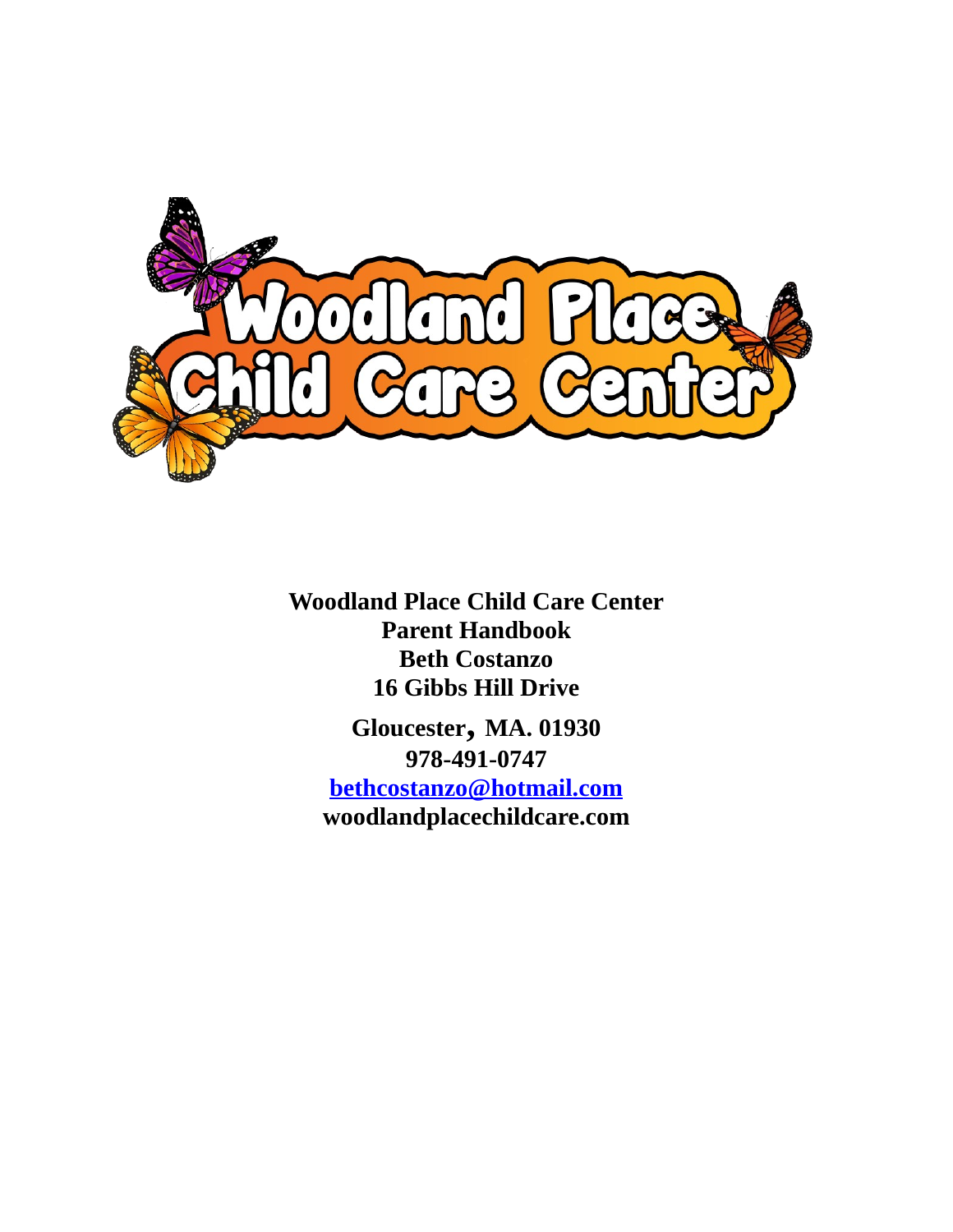## **MISSION STATEMENT**

The mission of Woodland Place is to develop high achieving students by providing a rigorous, hands-on, environmentally-based educational program that fully develops the highest degree of proficiency in communication, intellectual curiosity, interpersonal and collaborative skills, and self-understanding. WP strives to engender respect of all people while embracing the differences of others and to build an environment that values children and is devoted to demonstrating the utmost commitment to social, civic, personal and environmental responsibility within our community and throughout the world.

# **GOALS AND OBJECTIVES**

1 To provide loving care for all our children in a healthy, happy environment.

2 To provide both structured and unstructured periods of time throughout the day in order to develop the maximum mental, physical and social growth for each individual child.

3 To provide a trustworthy and responsible service for the parents of Gloucester and the surrounding communities.   

### **ENROLLMENT**

Parents and/or Guardians may make an appointment with the Director to tour the WP facility. After the tour of WP is completed, the family and the Director of Administration will meet to discuss the program's curriculum, policies and procedures and to review the Parent Handbook. Any questions or concerns will be answered during this meeting. Your child will be provided with the opportunity to visit their pre-school or daycare class and to observe and/or participate in their new school environment. This visit is encouraged in order for your child to feel comfortable with the environment and the other children prior to enrollment.

All registration, medical forms and other paper work must be completed prior to your child's first day at WP.

### *Registration/Enrollment Fee*

WP registration fee of \$75.00 is due at the time of your child's enrollment. Reregistration fees and new enrollment forms are due every September. Registration fees are non-refundable.

### *Deposit*

WP requires a one week, non-refundable deposit, in addition to the registration/enrollment fee. This deposit shall be applied to your child's last week of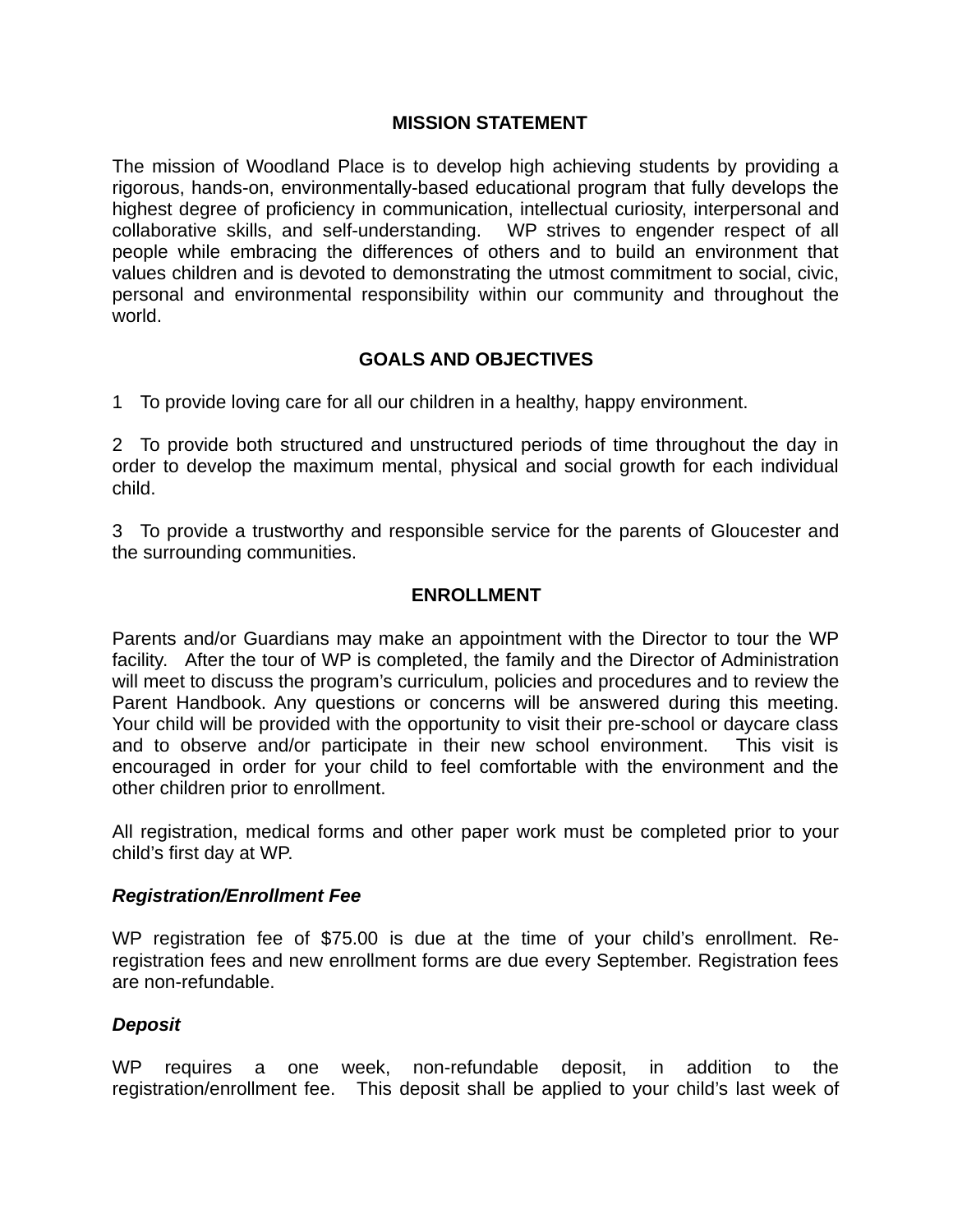childcare. WP requires written notice two weeks prior to departure from the program.

# *Termination of Enrollment*

WP may terminate a child's enrollment if:

- 1. The parent or guardian fails to make a tuition payment.
- 2. There is reoccurring tardiness of the parent or guardian when picking up their child.
- 3. There is persistent, unacceptable behavior from the child.

Tuition is due by 12:00 p.m. (noon) each Friday. Monthly payments are due the last Friday of the month. Monthly payments cover the cost of tuition until the last Friday of the following month. WP will not refund tuition for days that your child is absent.

# *Sibling Discount*

The sibling discount is ten (10%) percent off the oldest child's tuition.

## *Non-Payment Policy*

Prompt payment is necessary and expected. Families with tuition payments that are more than two weeks overdue will be considered to be using their deposit. After the third week, the child will no longer be enrolled. Upon receiving written notification of delinquency, please contact the Director immediately at (978) 491-0747

# *Late Payment*

One (1) week late payment will be due the beginning of the  $2^{nd}$  week plus a \$10.00 late fee. Two (2) weeks late payment must be paid in full by the beginning of the third  $(3<sup>rd</sup>)$ week plus a \$20.00 late fee. If delinguent tuition, together with the requisite late fees, is not paid in full at the beginning of the third week of delinquency, the child's enrollment shall be terminated.

### *Habitual Late Payments*

Habitual late payments shall be cause for termination at WP.

# *Insufficient Fund Checks*

All checks returned to WP for insufficient funds will be charged a service fee of \$20.00. In the event that more than two (2) checks are returned to WP for insufficient funds, your personal checks will no longer be accepted, and tuition must be paid by cash or money order.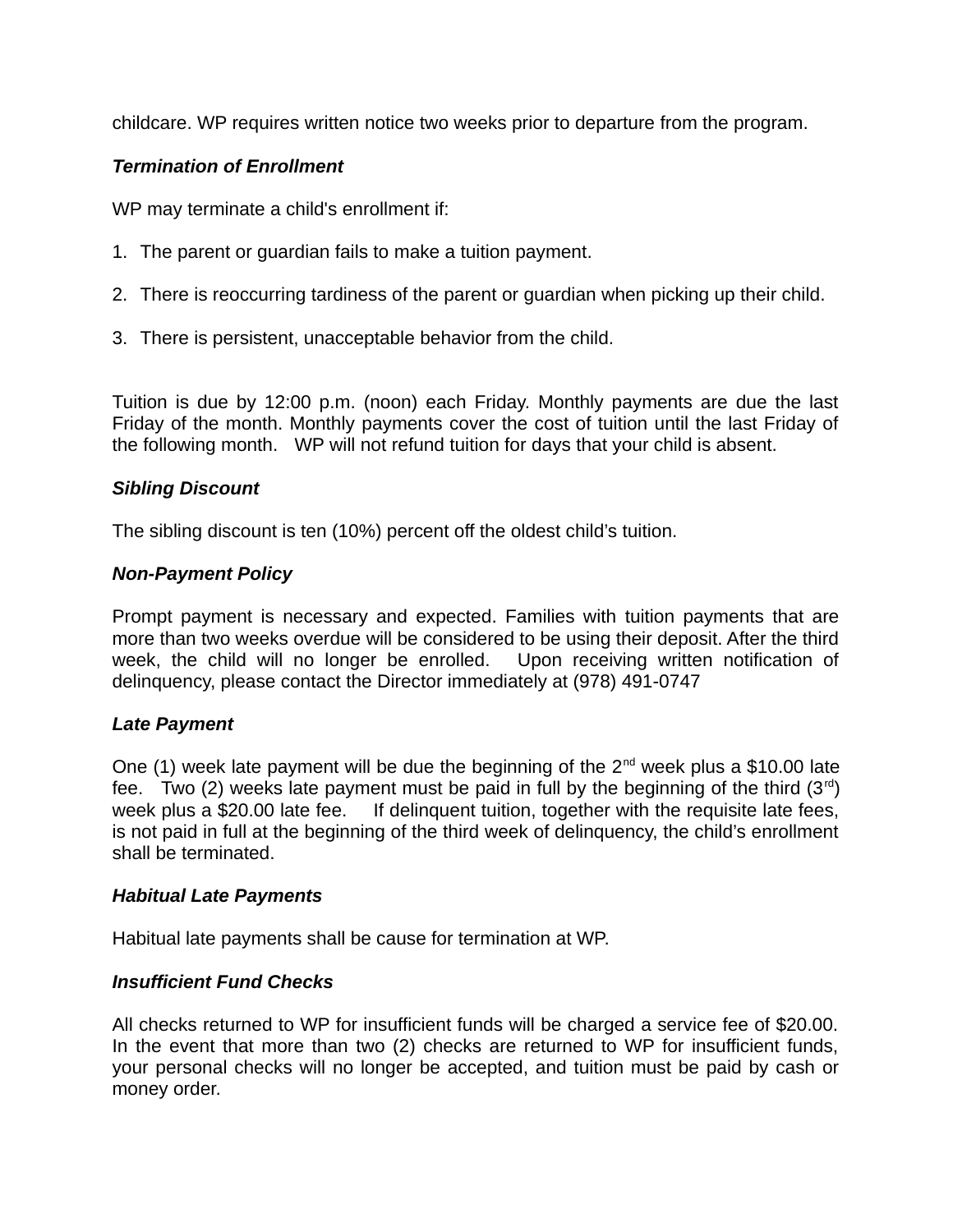# *Snow Days/Inclement Weather*

WP does not follow Gloucester Public School closings on snow days. Please call (978) 491-0747 after 6:00 a.m. for school cancellation information or visit our Facebook Page for updates. Cancellation of daycare and pre-school due to snow days or inclement weather are not exempt from payment.

## *Holidays*

WP is open 48 weeks a year. The center closes on all major Holidays: New Year's Day, Martin Luther King Day, Presidents Day, Patriots Day, Memorial Day, Fourth of July, Columbus Day, Veterans Day, Thanksgiving Day, and the Friday after Thanksgiving, Christmas Eve and Christmas Day. Parents are responsible for tuition on these holidays (if your child attends on that day of the week).

### *Vacation*

WP is closed during the last week of December through New Year's Day, and no tuition is due.

# **DAILY OPERATIONAL GUIDELINES AND POLICIES**

# **Woodland Place is licensed by the Department of Early Education and Care.**

### **Transitions**

When children are preparing to transition to a new classroom or program WP will collaborate with teachers and parents and prepare for the transition to a new classroom and make any accommodation necessary.

# *Arrival Policy*

Children should arrive promptly for their scheduled program. Kindly contact the center by 8:00 a.m. if your child is going to be absent or arriving late.

# *Departure Policy*

Please pick your child at the scheduled time. WP closes promptly at 5:300 p.m. All children must be picked up by that time. In the event that you cannot pick your child by that time, please notify the center immediately. If your child is picked up later than his or her scheduled time, there is a \$5.00 late fee for every ten (10) minutes past the usual departure time. Abuse of this policy may result in termination from the program.

### *Child Pick-Up Policy*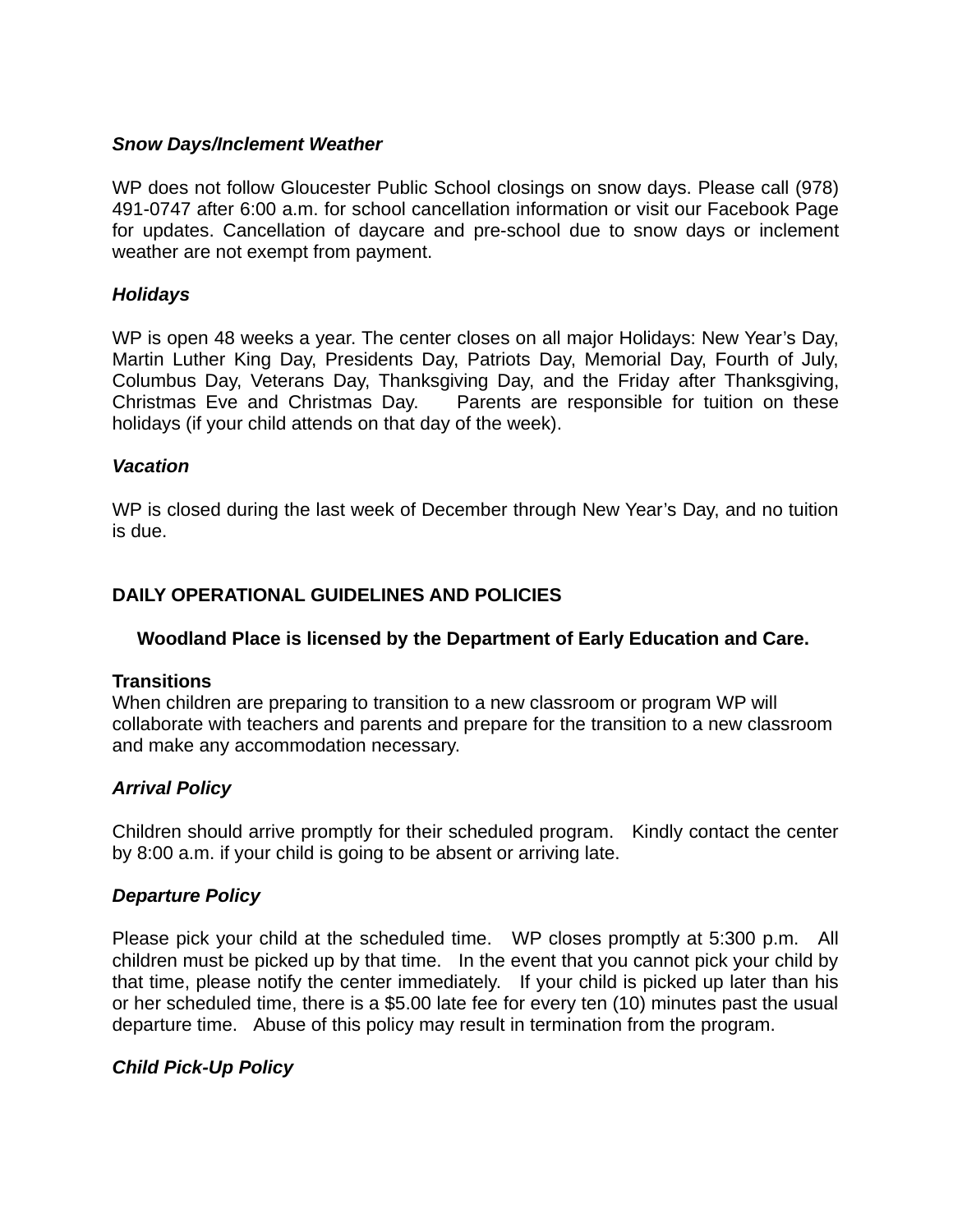As mandated reporters, WP staff members are required to question the family member or authorized pick-up person should it be suspected that the person picking-up the child is under the influence of alcohol or any other illegal substance. In the best interest of the child, a staff member will attempt to determine an alternative transportation solution such as calling another person or calling a cab.   

# *Transportation Policy*

Parent(s) or guardian(s) are responsible for both dropping off and picking up their children each day.

WP staff is concerned with the safety of all children attending our center. Parent(s) or guardian(s) are asked to take their child firmly by the hand when dropping them off or picking them up each day. Please do not let them run freely in front of the building or in the parking area.

# *Non-Violent Toy Policy*

WP supports a loving, peaceful, non-violent environment. Toys or books of a violent nature are not permitted in the center. Examples of unacceptable items are: guns, knives, war-related items or any type of weapon. In the event that children come to school with such items, staff members will request that the inappropriate item be removed from the premises by the person dropping the child off at the center.

# *Toddlers-Preschool*

WP provides a unique environment for our Toddler-Preschool children from ages 15 months to 5 years of age. In this group each child is viewed as an individual with unique qualities. Because all children develop at different rates, WP staff strives to acknowledge these differences and ensure each child the opportunity to develop at his or her own pace.   

# *Outdoor Play*

Daily outdoor activity is very important for young children, and is planned whenever possible. In the winter months, students will go outdoors as long as the temperature with wind chill is 32 degrees Fahrenheit or above.

It is WP policy that all children will go outdoors. If children are dressed properly, weather conditions should not pose any health risk.

Please supply appropriate clothing, allowing for the weather extremes. During the winter months, children should have mittens, boots, shoes, hats, snowsuits or snow pants, and coats available to them. During the summer months, children should have cool tops and shorts available to them.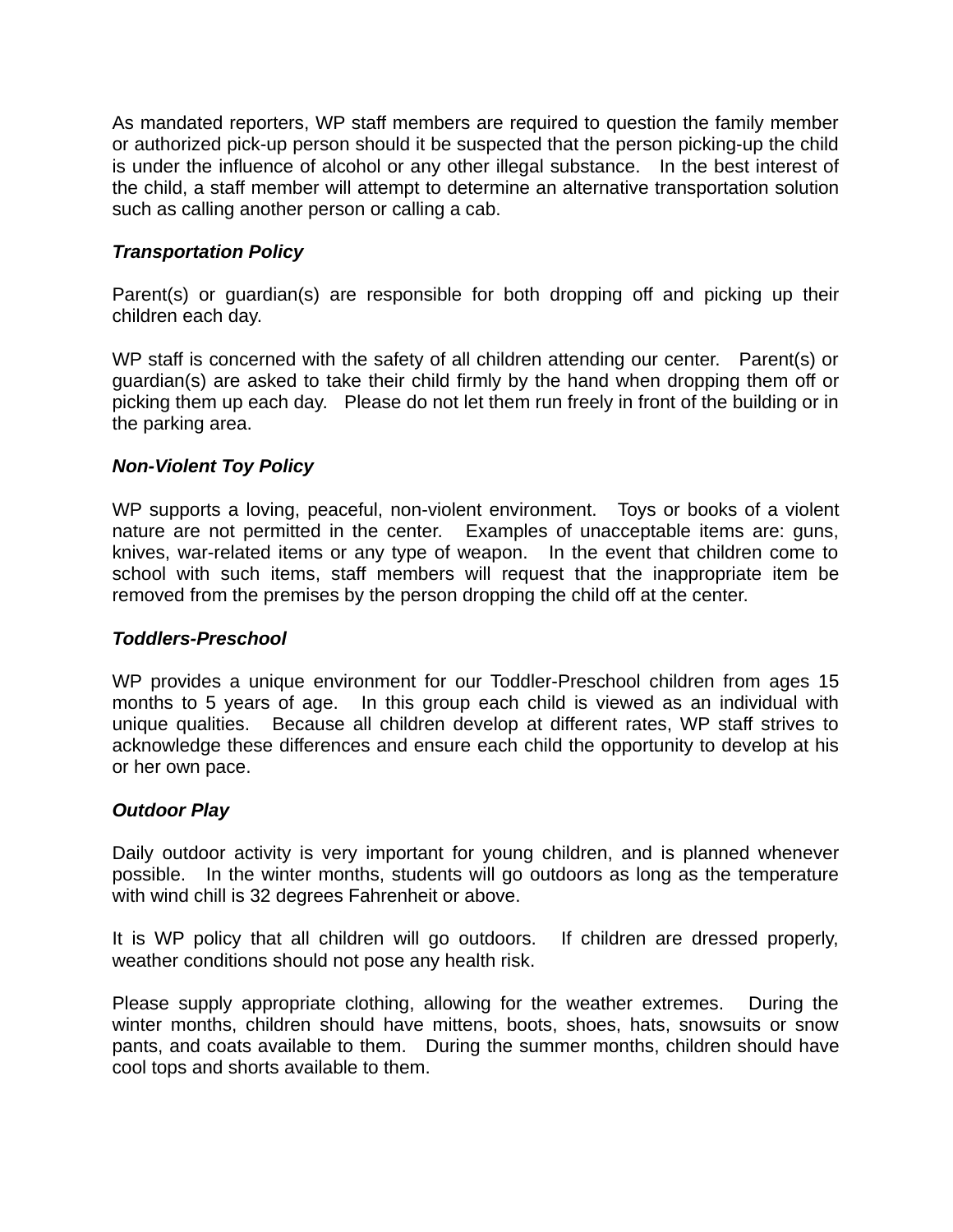## *Snacks*

WP provides a morning snack at 9:30 a.m. and an afternoon snack at 2:30. This may consist of juice, milk or water and some or any of the following: crackers, cheese, popcorn, fruit, pretzels, toast and/or vegetable sticks. Children with special dietary needs must supply their own snacks.

### *Lunch/Nutrition Food List*

WP does not supply lunch for their students. Luncheon items brought from home might include: 6 oz. of 100% fruit juice or milk; ½ sandwich of meat, fish, eggs, poultry or cheese; vegetables and fruit that are fresh or canned, and a dessert consisting either of whole grain cookies, raisins, pudding or yogurt.

### *Rest Time Policy*

WP is required by the Department of Early Education and Care to provide a daily rest period for all children under the age of six that are participating in full day programs. Children need not sleep during this time, however resting on a mat and being both physically and verbally quiet is expected.

### **PARENTAL RIGHTS**

#### *Parent Conferences*

The Director and all staff are available for individual conferences with parent(s) or guardian if requested.

### *Parent Visits*

Parent(s) or guardian(s) are encouraged to visit their child at the center unannounced at any time.

### *Parent Input*

Parent(s) or guardian(s) are welcome to share their views and comments concerning the program itself or its policies. If a written response is requested, it will be granted by the Director.

### *Reports to Parent(s) or Guardian in Group Day Care Centers*

A written progress report regarding the participation of each child in the center's program will be completed for all children in October and April of each school year. This report will be maintained in the child's records. WP will provide a copy of each report to the parent(s) or guardian, or meet with the parent(s) or guardian, at least every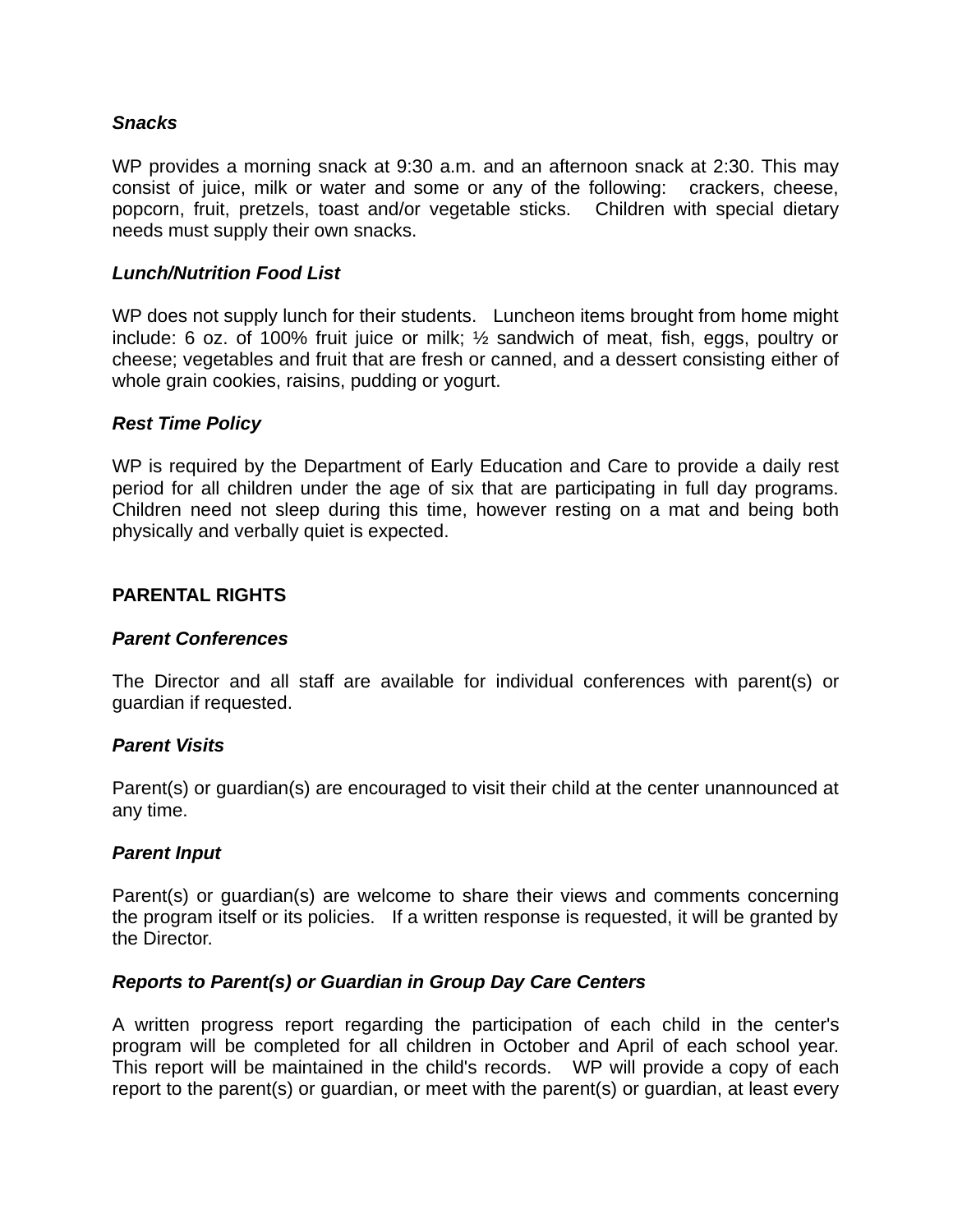six months to discuss their child's activities and participation in the center.

In addition:

1 For children with disabilities, WP will complete a written progress report of the child's development every three months, and provide it to the parent(s) or guardian.

2 Special problems or significant development, particularly as they regard infants, will be brought to the parent(s) or guardian's attention as soon as they arise.

# *Notification of Injury*

WP will inform parent(s) or quardian immediately of any injury that requires emergency care beyond minor first aid, and will inform the parent(s) or guardian in writing of any first aid administered to their child within 24 hours of the incident.

# *Confidentiality and Distribution of Records*

1. Information in a child's record is privileged and confidential.

2. This information will not be distributed or released to anyone not directly related to implementing the program plan for the child without the written consent of the child's parent(s) or quardian. WP will notify the parent(s) or quardian if a child's record is subpoenaed.

3. The child's parent(s) or guardian will, upon request, have access to his or her child's record at reasonable times. In no event will such access be delayed more than two business days after the initial request without the consent of the child's parent(s) or guardian. Upon such request for access, the child's entire record, regardless of the physical location of its parts, will be made available.

4. WP will establish procedures governing access to, duplication of, and distribution of such information, and will maintain a permanent written log in each child's record indicating any persons to whom information contained in a child's record has been released.

- a. Each time information is released or distributed from a child's record the following information will be recorded: The name, signature and position of the person releasing or distributing the information; the date, the portions of the record which were distributed or released; the purpose of such distribution or release; and the signature of the person to whom the information is distributed or released.
- b. Such log will be available only to the child(s) parent(s) or guardian, and center personnel will be responsible for record maintenance.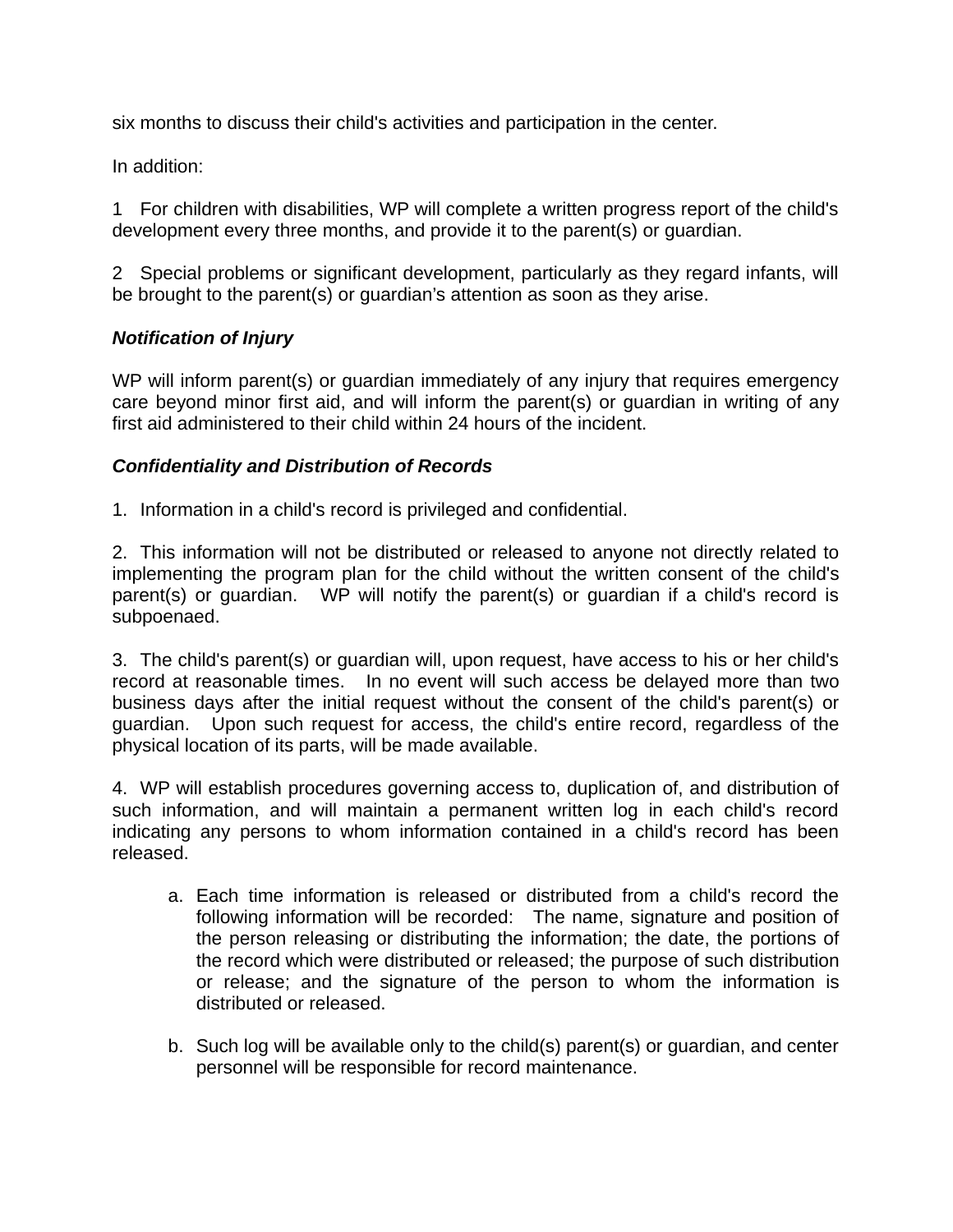# *Transfer of Records*

When the child is no longer in the care of WP, upon written request of the parent(s) or guardian, the Director will transfer the child's record to the parent(s) or guardian, or any other person the parent(s) or guardian identifies.

# *Charge for Copies*

WP will not charge an unreasonable fee for copies of any information contained in the child's record.

# *Research and Experimentation:    Unusual Treatment*

WP will not conduct research, experimentation, or allow unusual treatment involving children without the written, informed consent of the child's parent(s) or guardian, for each occurrence. In programs where observations of children (by persons other than the parent(s) or guardian of the children in the center) are common, a general parental/guardian consent may be obtained in writing.

Observations will mean that there is no interaction between the child and the observers and no identification of any individual child. In no case will the Director allow a child to be harmed during research, experimentation or unusual treatment. Research and experimentation will not mean program evaluation or date collection for purposes of documentation services of the program that do not identify individual children.

# *Unauthorized Activities*

WP will not allow children to participate in any activities unrelated to the direct care of children without the written, informed consent of the parent(s) or guardian. "Activities" will mean, but not be limited to:

- 1. Fundraising
- 2. Publicity, including photographs and participation in the mass media.

# *Maintenance of Records*

WP will maintain records that will be legible, dated and signed by the individual making the entry. The records will be kept updated at all times. The following must be kept for five years: children's records, personnel files, attendance records and evacuation drill logs. The child's records will be retained for at least five years after a child has left the program.

# **Children's With Disabilities**

WP will accept applications and make reasonable accommodations to welcome and serve any child with a disability. In determining whether accommodations are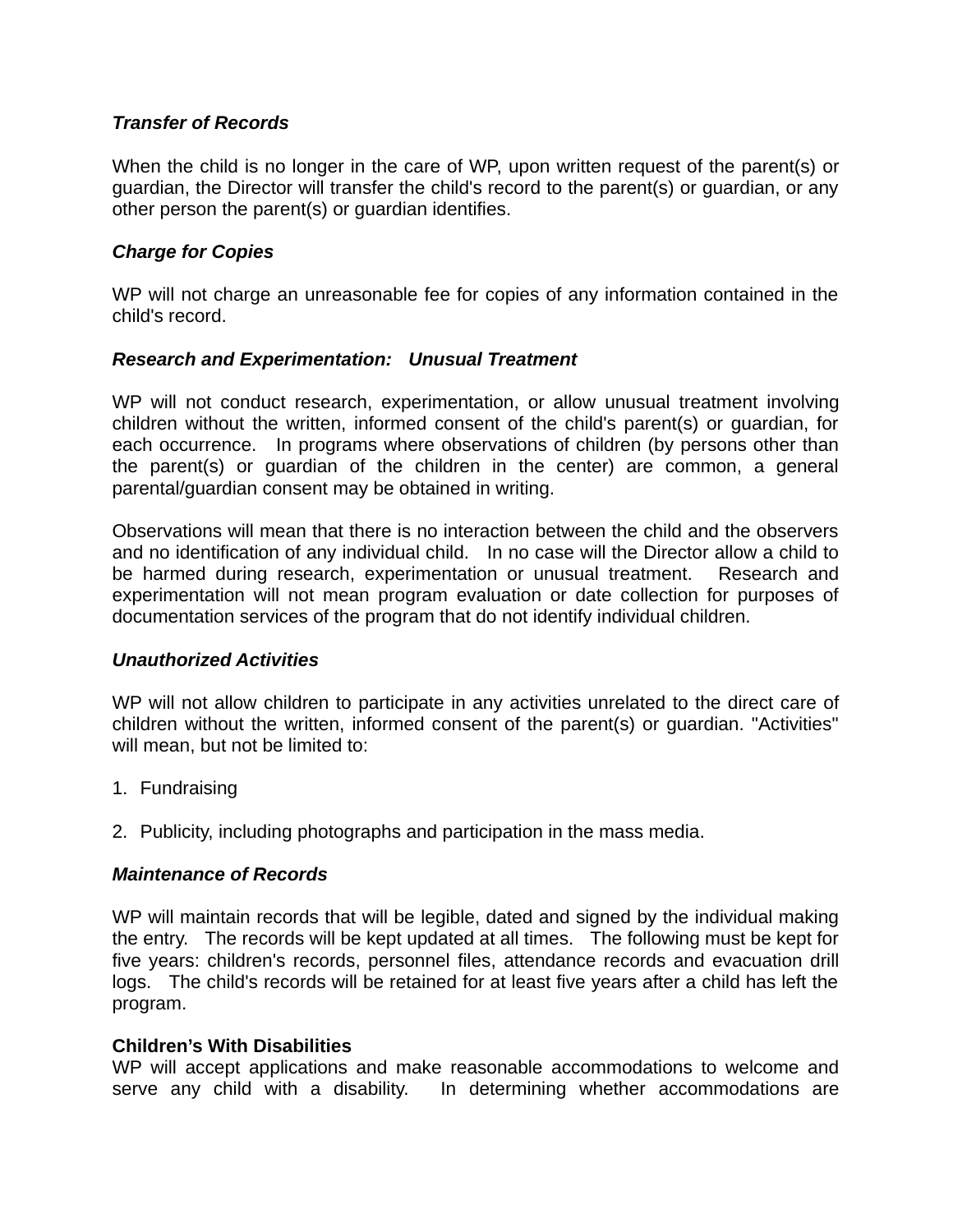reasonable and necessary, WP, with parental consent and as appropriate, request information about the child from the Local Education Agency, or Early Intervention Program.

## **Curriculum**

All children will participate in a hands-on, weekly thematic curriculum. Each day WP students will immerse themselves in daily crafts and activities that help development a strong educational foundation.   

## *Availability of Information*

WP will make available any information requested by the Department of Early Education and Care to determine compliance with any Office regulations governing such programs by providing access to the facility's records, staff and references.

## *Child Abuse Reporting Law*

All day care providers are mandated reporters. Teachers suspecting child abuse or neglect must report concerns to:

The Department of Social Services 45 Congress Street, Salem, MA. 01970 978-825-3800

1. WP will protect all children from neglect and abuse while in the center's care.

2. Written procedures for reporting suspected incidents of child abuse and neglect as required by M.G.L. c. 119, 51A will be followed.

3. All staff will report child abuse and neglect.

4. The report will be made either to the Department of Social Services pursuant M.G.L. c. 119 51A, or to the Director of WP.

5. The Director will immediately report suspected abuse or neglect to the Department of Social Services, pursuant to M.G.L. c. 119 51A.

6. The Director will notify the Department of Early Education and Care immediately after filing a 51A report, or learning that a 51A report has been filed, alleging abuse or neglect of a child while in the care of the day care center or during a program related activity.

7. WP will cooperate in all investigations of abuse and neglect, including identifying parent(s) or guardian of children currently or previously enrolled in the center. Providing consent for disclosure to the Department of Early Education and Care of information from and allowing the Office to disclose information to, any person and/or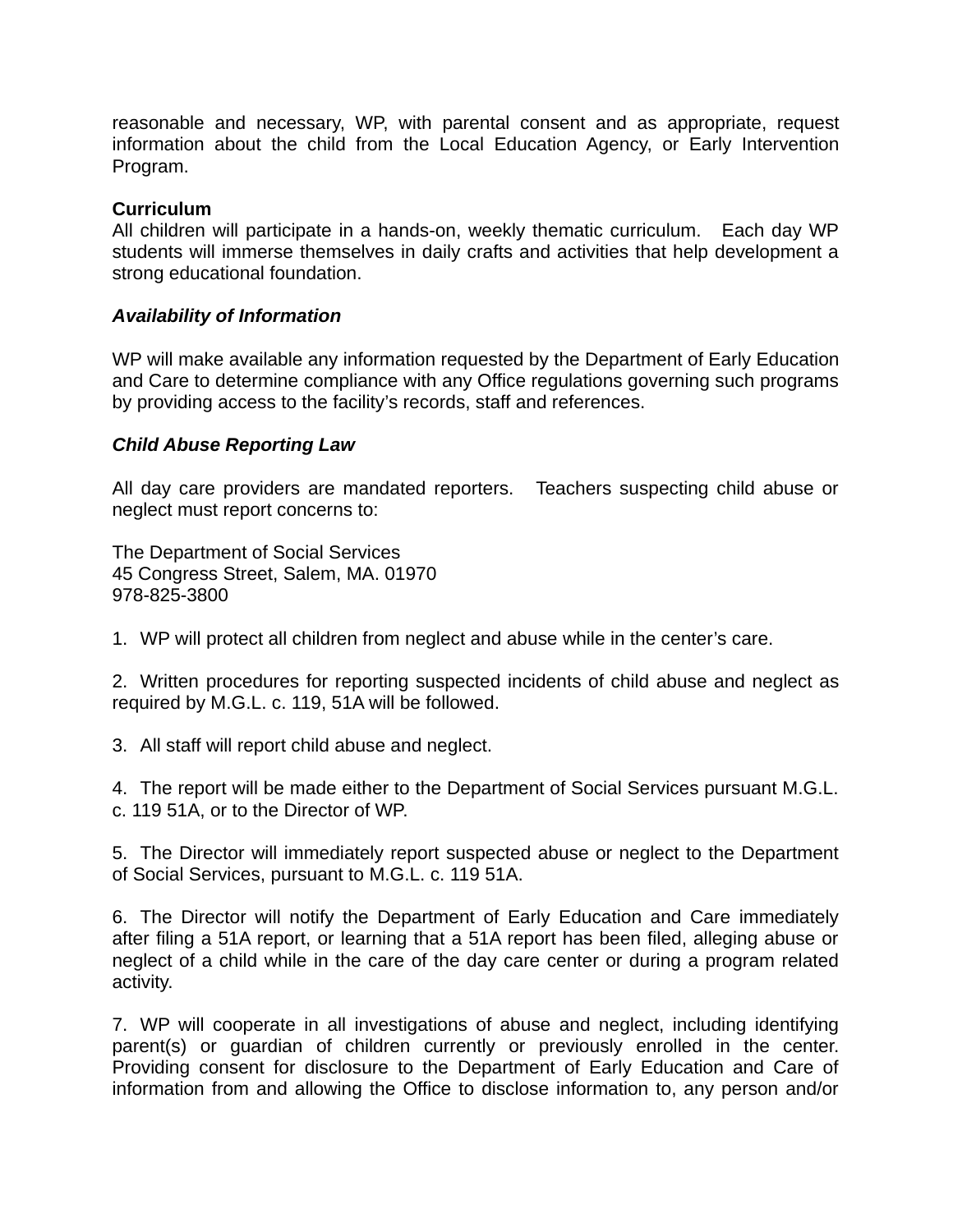agency the Office may specify as necessary to prompt investigations of allegations and the protection of children.

8. WP will develop and maintain written procedures for handling any suspected incident of child abuse or neglect, which includes but is not limited to ensuring that an allegedly abusive or neglectful staff member does not work directly with children until the Department of Social Services investigation is completed and for such additional time as the Office requires.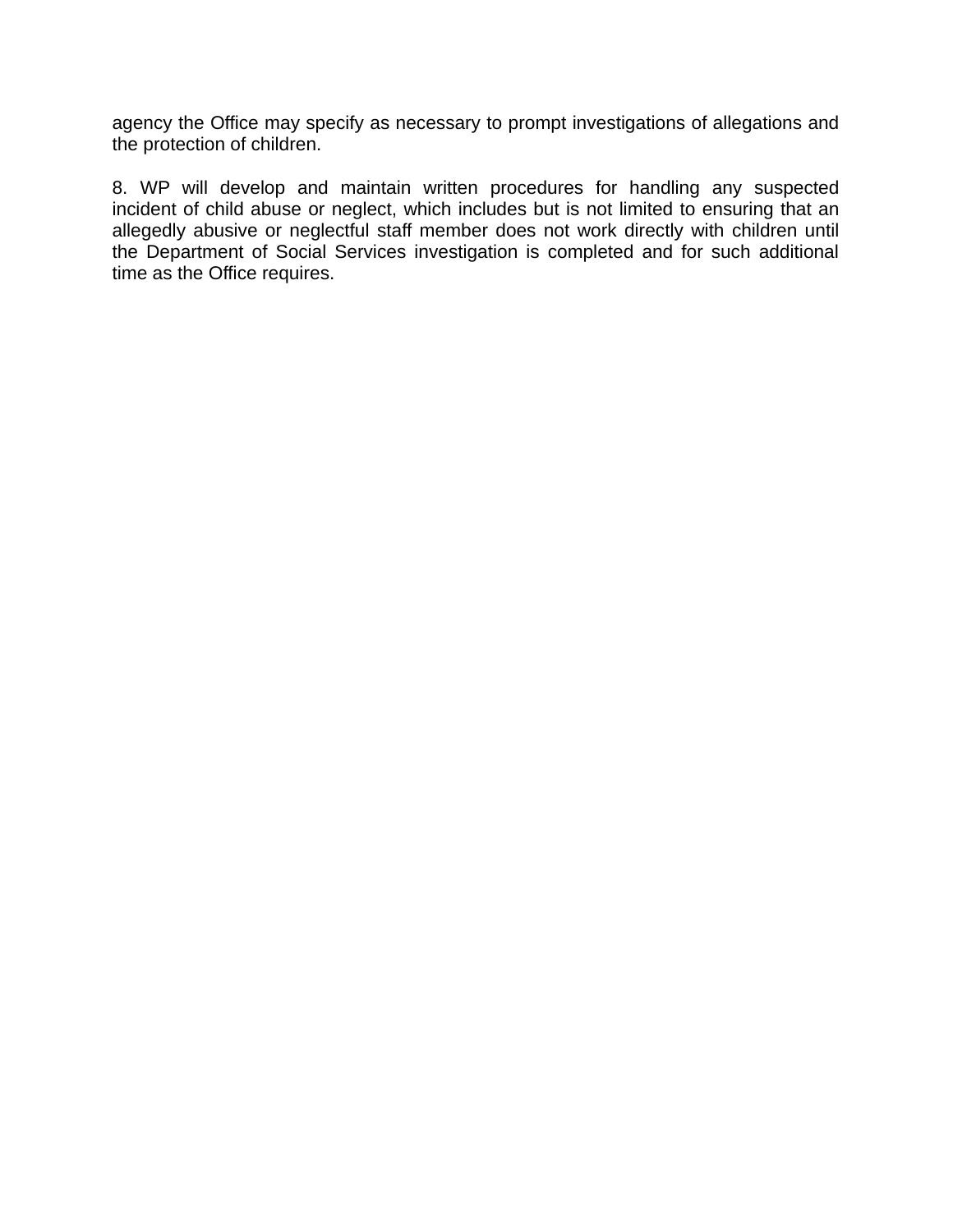# **BEHAVIORAL ISSUES AND POLICIES**

### *Behavior Management*

- 1. Corporal punishment, including spanking, will not be used.
- 2. No child will be subjected to cruel or severe punishment, humiliation or verbal abuse.
- 3. No child will be denied food as a form of punishment.
- 4. No child will be forced to eat food.

5. No child will be punished for soiling or wetting their clothes or not using the toilet. No child will be forced to remain in soiled clothing or to remain on the toilet, nor shall any other unusual or excessive practices for toileting be used.  $102$  CMR 7.10 (1)

Misbehavior is defined as:

1. Any action that causes physical or emotional harm to any child or daycare provider.

2. Any action that causes misuse or the destruction of any school property or the property of an attending daycare child.

3. Any action that challenges the authority of a daycare provider.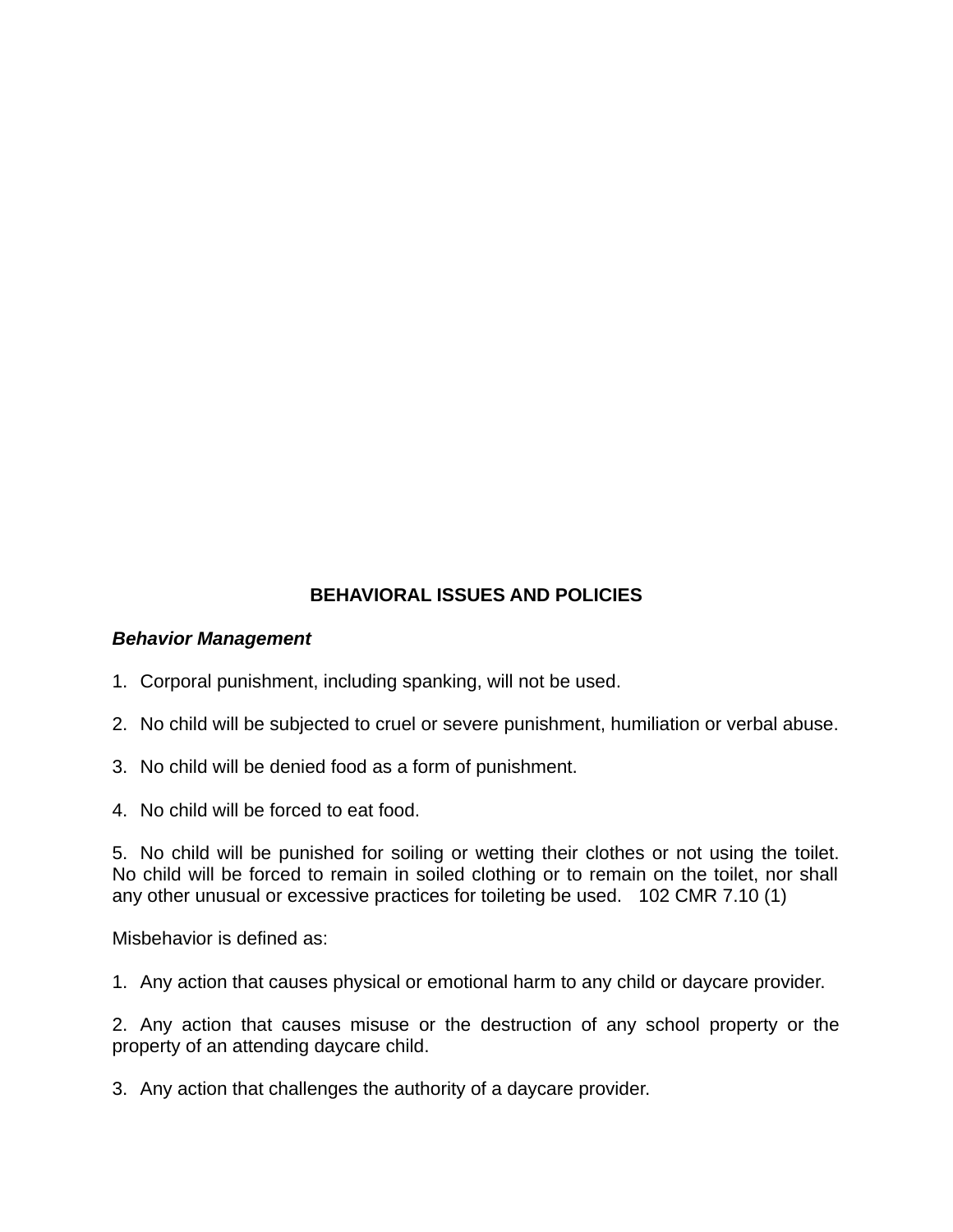The staff at WP will provide each child with guidance that assists the child in developing a positive self-concept, learning self-control, and teaches acceptable behavior. Discipline and behavior guidance used by each caregiver will at all times be constructive, positive and suited to the age of the child.

The following standards and rules apply in the pre-school program:

- 1. To prevent unacceptable behavior from occurring the staff will:
	- a. Model appropriate behavior for the pre-school students.
	- b. Arrange the classroom environment to enhance the learning of behaviors that are acceptable.
	- c. Use descriptive praise when appropriate behavior is occurring. (i.e. "Look how high you're building the blocks! Let's count them.")
- 2. When unacceptable behavior is about to occur or is occurring, the staff will use:
	- d. Redirection by substituting a positive activity for a negative activity.
	- e. Distraction by changing the focus of the activity or behavior.
	- f. Active Listening to determine the underlying cause of the behavior.
	- g. Separation from the group: This is only used when the less intrusive methods have been tried and the behavior of the child is dangerous to him/herself or the other children. In the event that "Stop and Think" is used the child will remain within sight and hearing of the staff. The child will be separated from the group for a maximum time of 2 minutes.
- **NOTE: "**Stop and Think" is defined as placement of the child in any quiet area where the child may reflect on their inappropriate/unacceptable behavior. It may be a chair near the reading area or it may be sitting quietly near the housekeeping area. The child will **always** remain in sight and hearing of our staff members.

WP complies with all federal, state and other relevant laws that prohibit the use of unproductive or shaming methods of punishment.

WP believes that parent(s) or guardians and childcare staff must work together to address reoccurring, persistent behavioral issues such as biting, unusual or dangerous aggression, or other problematic behavioral issues.   

1. In the event that a child displays any of the above behavior repeatedly, parent(s) or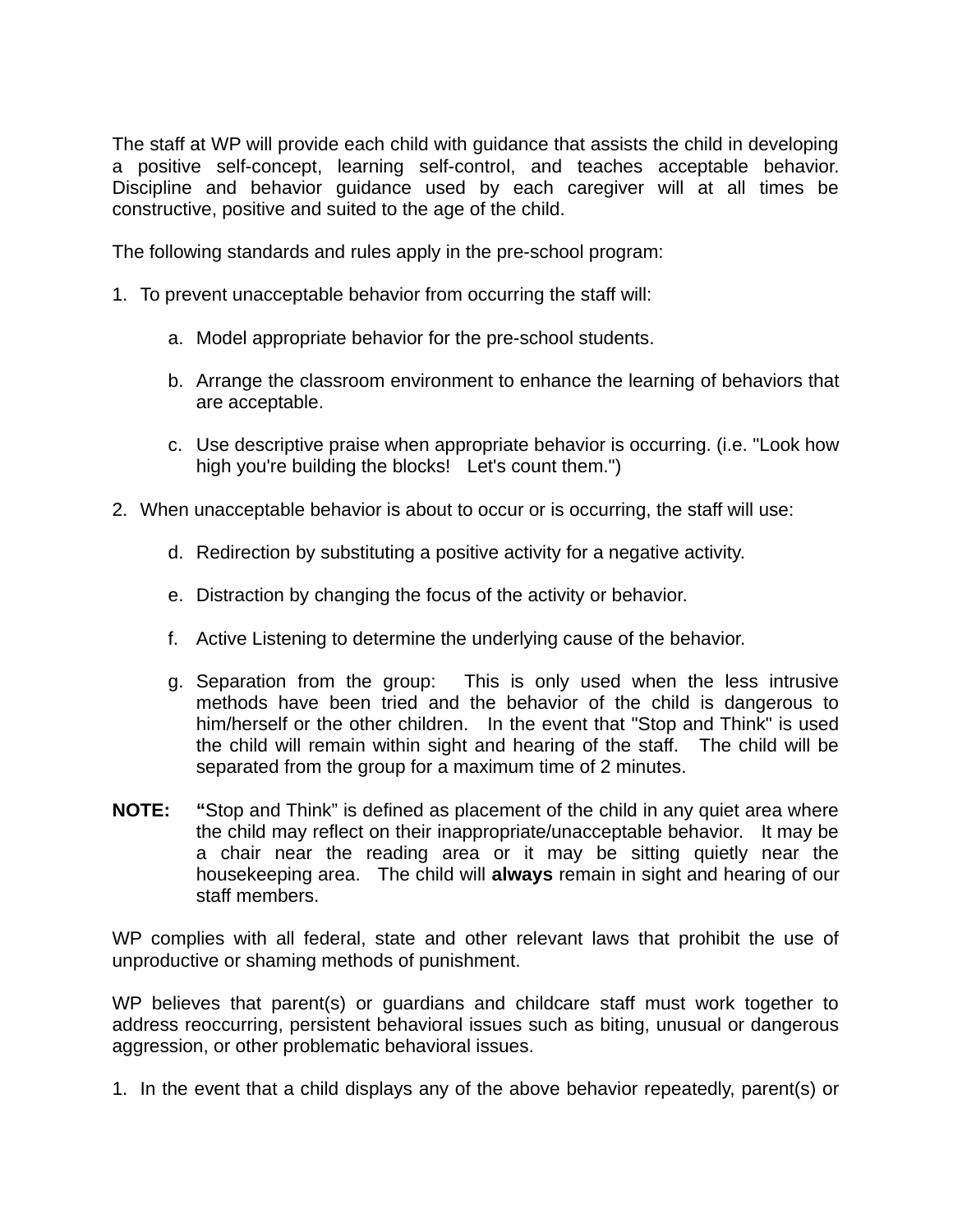guardian will be notified of the situation, and asked to sign a daily log in order to insure that both parent(s) or guardian and staff are closely monitoring the child's behavior.

2. If, despite the use of the daily log, the behavior continues, a parent/teacher conference will be requested.

3. WP staff and parent(s) or guardian will work together in an attempt to resolve the situation by developing a list of detailed objectives that will be followed at the center.

4. WP staff will take careful measures to correct the child's behavior pattern.

5. If the behavior continues to persist, a recommendation for a referral will be made at that time to the appropriate social, mental health, educational or medical service for evaluation.

6. With parental/guardian permission, WP will follow-up with the service provider in order to make a collaborative effort to correct the child's behavior pattern. Based on the results of the evaluation conducted by the service provider the child was referred to, WP and the parent(s) or guardian will then decide in what ways WP can better serve the child.

7. If, despite the diligent efforts of WP, the parent(s) or guardian and the service provider, the child's behavior pattern has not improved, and the child is a threat to the safety of themselves, the other children, or the staff, the child's enrollment in WP shall be terminated.

The parent(s) or guardian will receive written notice to be signed and dated upon announcement of the termination of their child's enrollment.

In the event of enrollment termination, WP will provide the parent(s) or guardian with information regarding the availability of alternative services, and, if necessary, will provide a referral for said services. Additionally, WP will prepare a child for enrollment termination consistent with his or her ability to understand.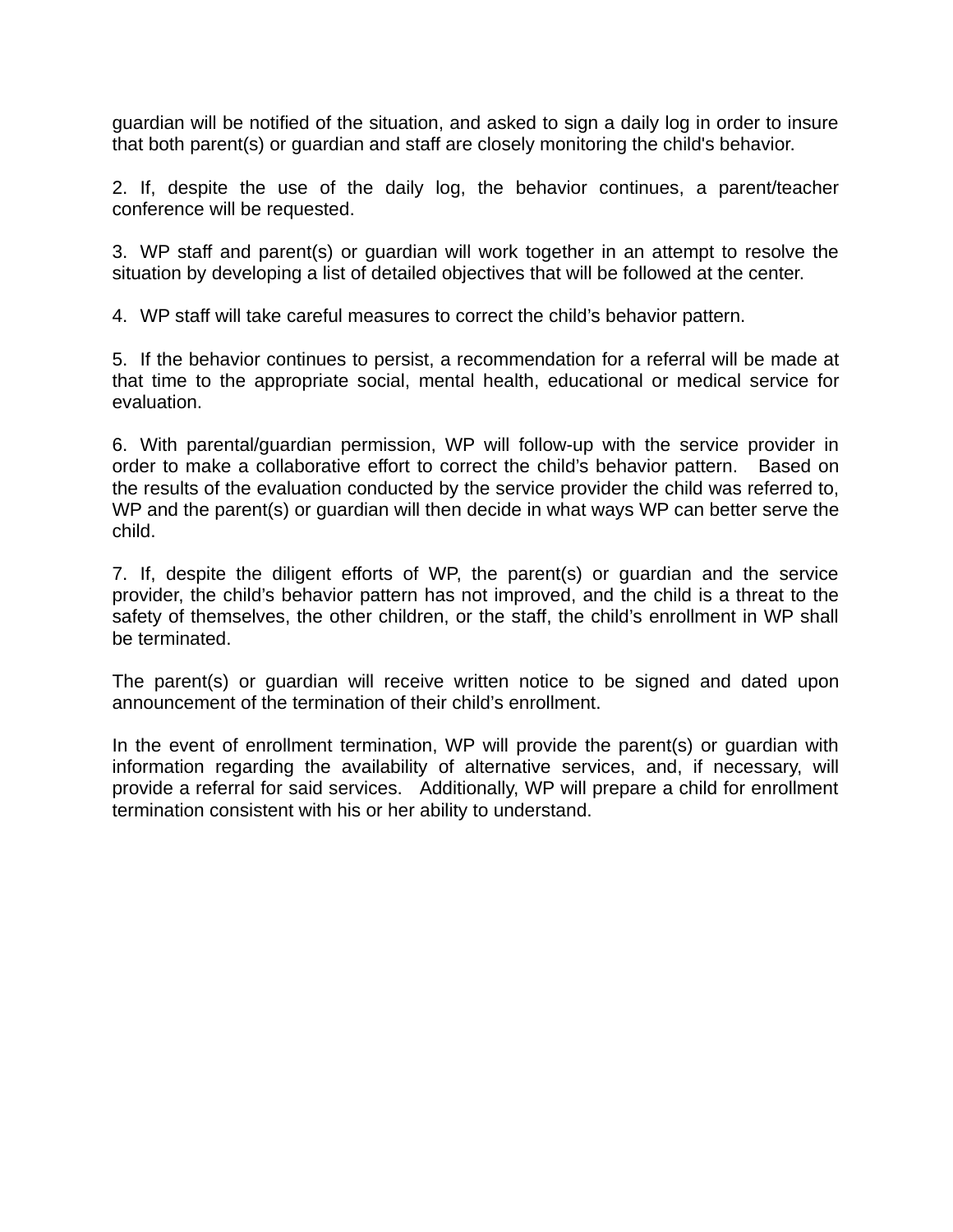# *Referral Plan*

WP has developed procedures for referring parent(s) or guardian to appropriate social, mental health, educational and medical services, including but not limited to dental checkups, vision or hearing screenings.

If any staff member feels a child may need any social, mental health, medical or educational resources from outside the center, the concerns will be brought to the Director.

1. The Director will then work with the teacher in observing and documenting the child's behavior.

2. After observations are made, the parent(s) or guardian will be brought in and an assessment will be made as to whether or not a referral is necessary. Should the staff and parent(s) or guardian agree that a referral is necessary; a list of current resources will be made available to the parent(s) or guardian.

3. Please see the Director for a list of referral resources.

### *Requirements For Referrals In All Programs*

1. WP will provide a written statement, including the reason for recommending the referral, and a detailed accounting of any efforts the center has made to accommodate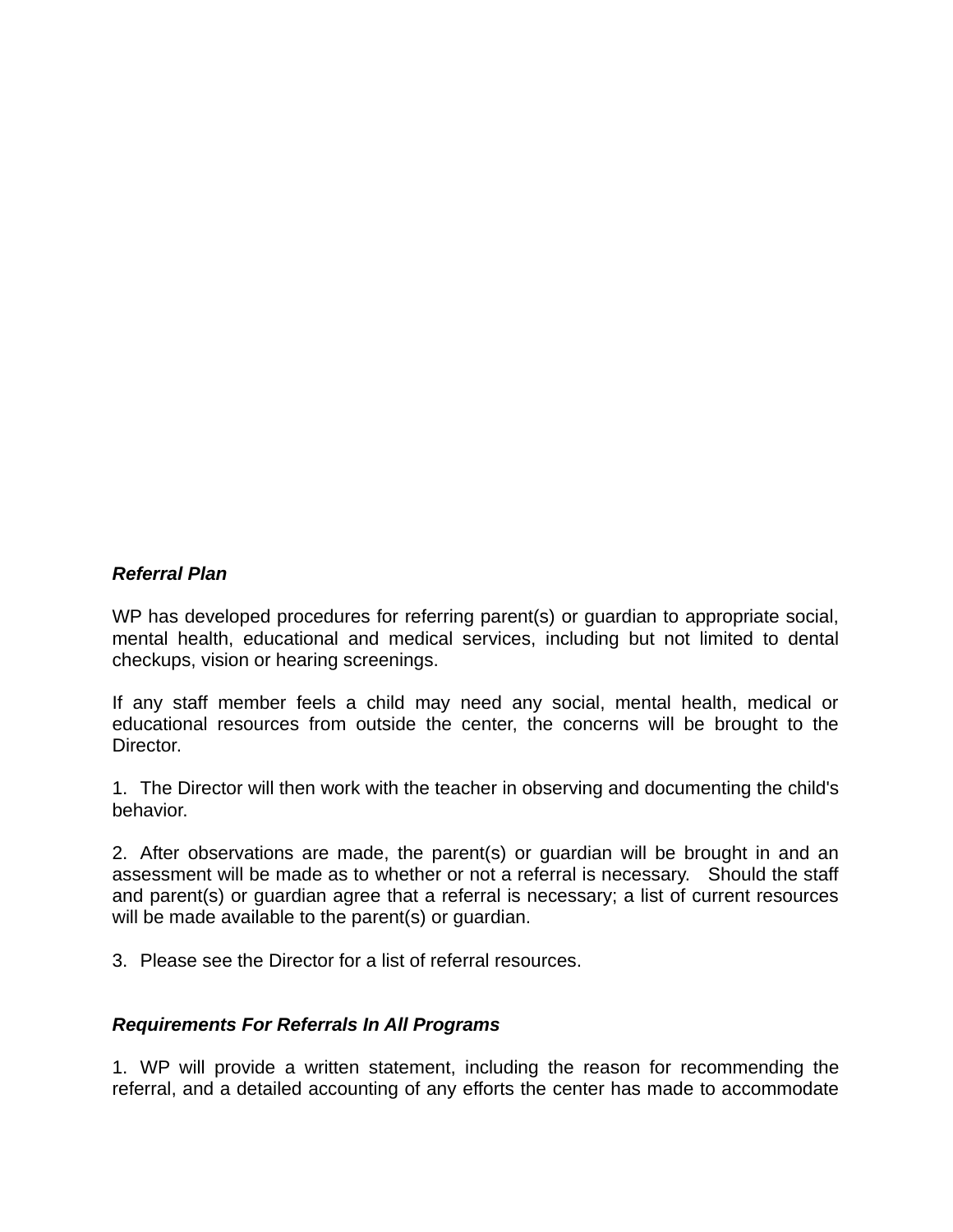the child's needs.

2. WP will offer assistance to the child's parent(s) or guardian in making the referral. WP must have written parental/guardian consent before any referral is made.

3. If the child is at least 2½ years of age, WP will inform the child's parent(s) or guardian of the availability of services and their rights, including the right to appeal, under ST 1972 c.766.

4. If a child is under the age of three, WP will inform the child's parent(s) or guardian of the availability of services provided by Early Intervention Programs.

5. WP will follow up the referral, with parental/guardian permission, and contact the agency or service provider who evaluated the child for consultation and assistance in meeting the child's needs at the center. If it is determined that the child is not in need of services from the agency or service provider, or is ineligible to receive services, WP will review the child's progress at the center every three months to determine if another referral is necessary.

6. WP will maintain a written record of any referrals, including the parent/teacher conference as well as all results and determinations from all meetings and evaluations.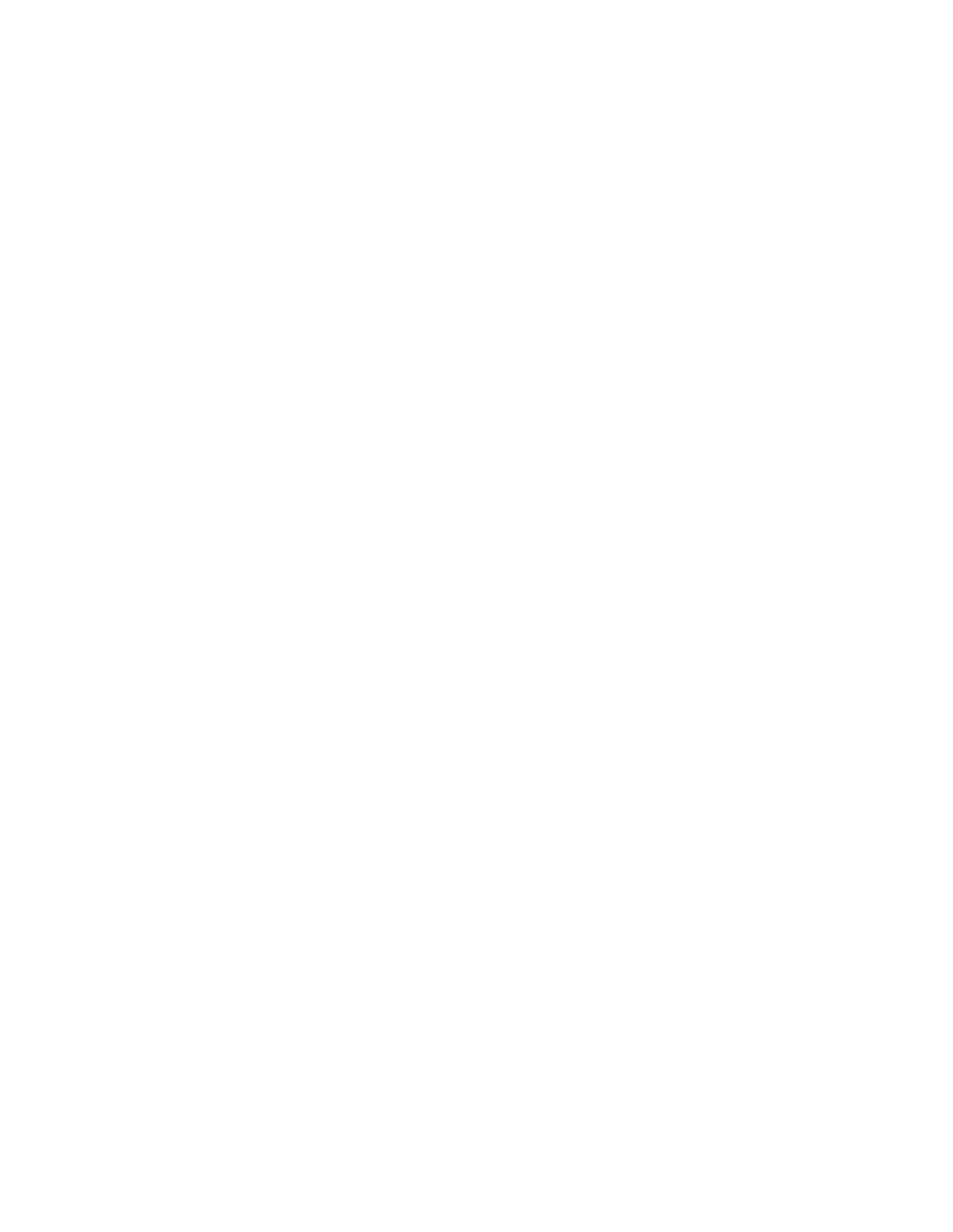# **EMERGENCY PROCEDURES AND POLICIES**

## *Emergency Evacuation at WP*

1. The emergency plan for evacuation is posted in each classroom near the exits. The teacher will lead the children out the front door of the building to 12 Gibbs Hill Drive. Beth Costanzo will take the attendance. Another staff member will have taken the files and also the first aid kit. Beth Costanzo will use her cell phone to call the local authorities

2. The daily attendance book will be taken in the event of evacuation, and at every evacuation drill, and attendance will be taken.

3. The Director will be responsible for the practice of evacuation drills.

4. Evacuation drills will be practiced at least every two months.

5. The Director will maintain documentation of the date, time and effectiveness of each evacuation drill.   

## *Fire*

We will evacuate the building and take all children and staff members to 12 Gibbs Hill Drive. Beth Costanzo will take the attendance. Another staff member will have taken the files and also the first aid kit. Beth Costanzo will use her cell phone to call the local authorities.   

### *Natural Disaster*

If we have a natural disaster we will contact each parent to pick up their child. If our premises are in danger, we will then move our students to 12 Gibbs Hill Drive.

### *Loss of Power*

In the event that the center loses power, the parent(s) or guardian of each child will be contacted to make arrangements to have their child picked up. If it is cold, the child's coat will be put on.

### *Loss of Heat*

In the event that the center loses heat, the parent(s) or guardian of each child will be contacted to make arrangements to have their child picked up. If it is cold, the child's coat will be put on.

### *Loss of Water*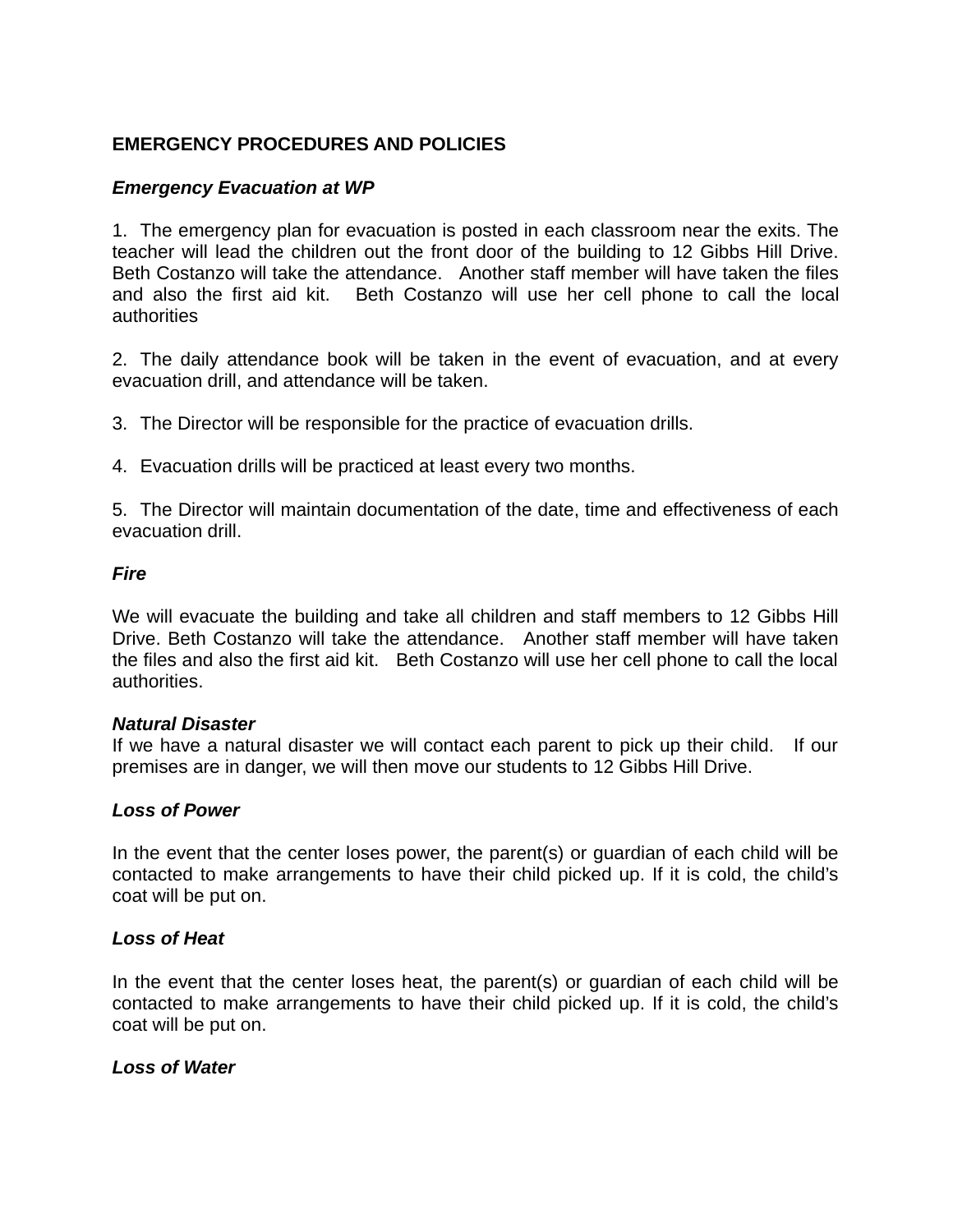In the event that the center loses water, the parent(s) or guardian of each child will be contacted to make arrangements to have their child picked up. MHCS will obtain a supply of spring water for the children to drink until they have been picked up.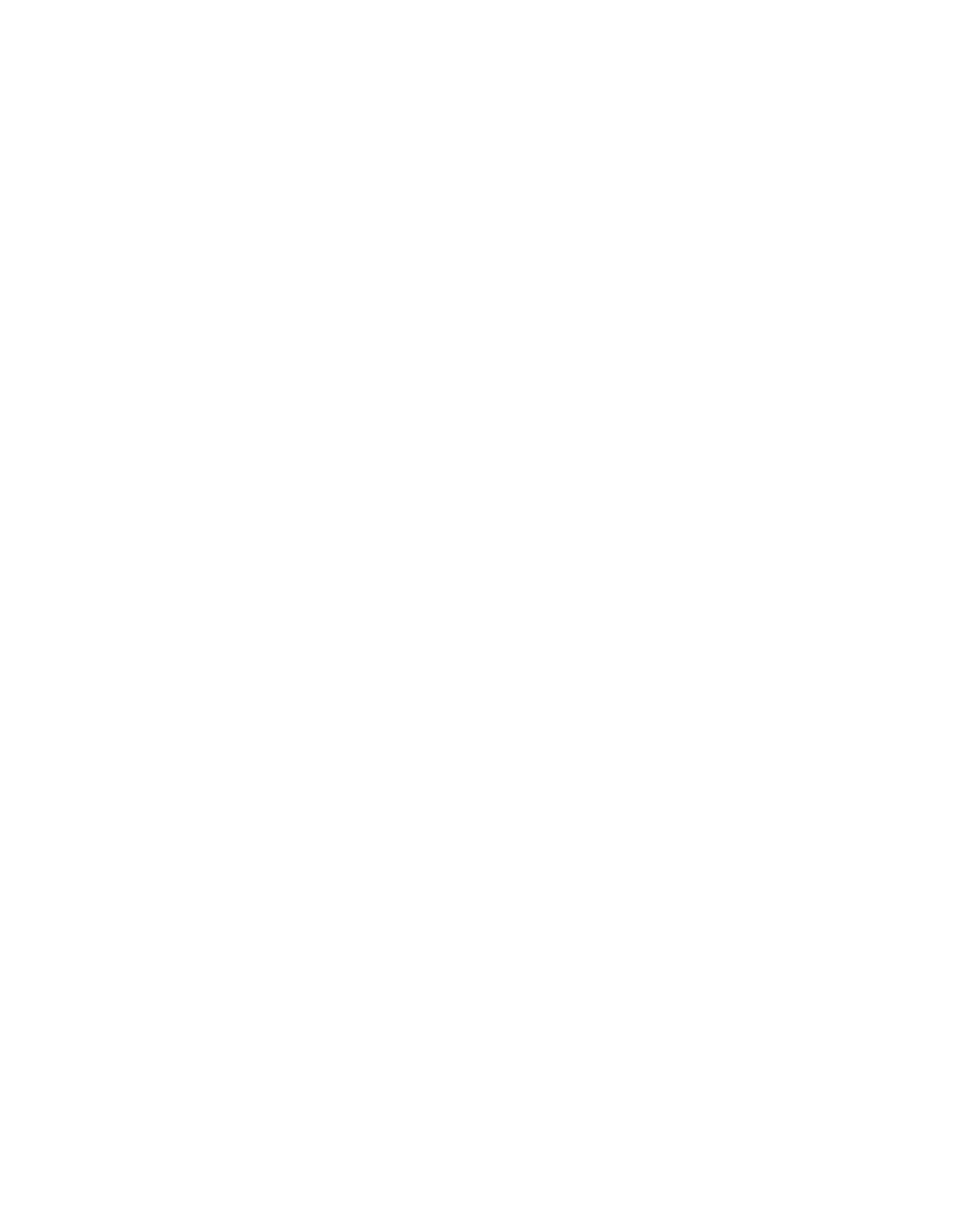# **HEALTH CARE POLICIES**

# *Emergency Telephone Numbers* **102CMR 7.07 (17)(A)**

| <b>Health Care Consultant</b> | Dr. Jourhorian       | (978) 281-4550 |
|-------------------------------|----------------------|----------------|
| Fire Rescue and Police        |                      | 911            |
| Addison Gilbert Hospital      |                      | (978) 283-4000 |
| Designated Adult              | <b>Richard Gibbs</b> | (978) 283-4140 |

## *Health Care Consultant*

1. WP has designated a Massachusetts licensed Doctor as the program's Health Care Consultant.

2. The Health Care Consultant will assist in the development of the program's health care policy, will review and approve the policy initially, will review the policy again at least upon renewal of the regular license, and will be available as needed.

- 3. The Health Care Consultant will approve any changes in policy.
- 4. The Health Care Consultant will approve the first aid training for the staff.

# *Procedures For Using and Maintaining First Aid Equipment*

1. A First Aid Kit is located on the counter in the front room.

2. First Aid supplies include: adhesive tape, band-aids, compresses, gauze pads, roll bandage, disposable latex gloves, instant cold packs, scissors, tweezers, and thermometer.

3. Parent(s) or guardian will be informed in writing of any first aid administered to their child. The Director is responsible in keeping the first aid kit supplied.

### *Procedures to Follow in the Event of Injury*

1. An injury report for any incident that requires first aid or emergency care will be maintained in the child's file.

2. An injury report will include, but not be limited to: name of child, time and location of the accident or injury, description of the injury and how injury occurred, name(s) of witness(s), name(s) of person(s) who administered first aid or medical care and type of first aid/medical care administered.

3. A central log or file of all injuries that occur during program hours will be maintained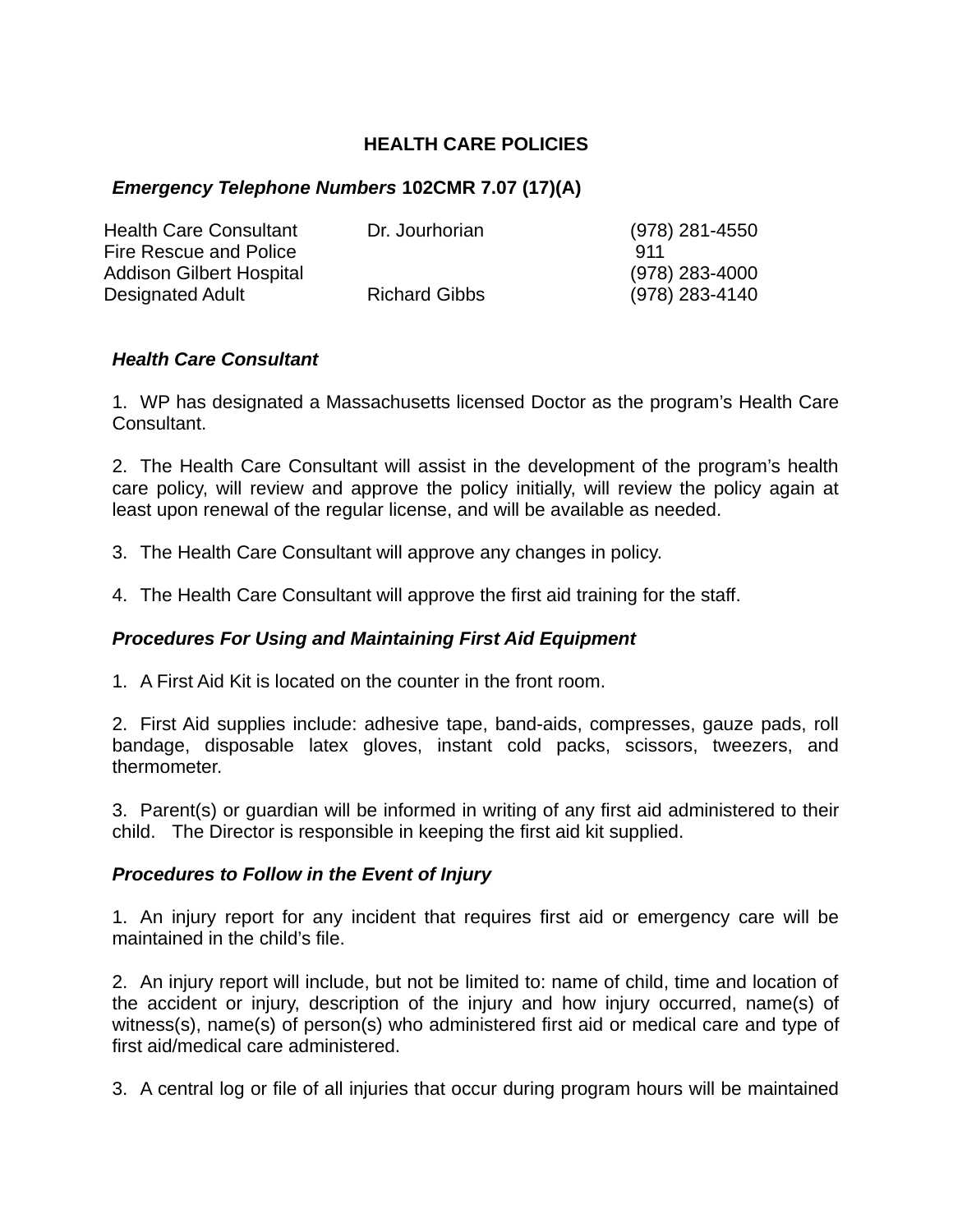and the Health Care Consultant will periodically monitor the safety record of the program to identify problem areas.

# *Injury Prevention Plan*

1. WP will monitor the environment daily to immediately remove or repair any hazard.

2. WP is a non-smoking facility. No smoking is permitted on the premises.

3. WP will keep all toxic substances, poisonous plants, medications, sharp objects, matches and other hazardous objects in a secured place and out the reach of children.

4. The Director will hold evacuation drills with all groups of children and all staff at least once every other month. The drills will be held at different times of the program day. The Director will document the date, time and effectiveness of each drill.

5. A non-pay phone will be kept on the premises for center only use.

# *Plan for Managing Infectious Disease*

1. WP will follow exclusion policies for serious illnesses, contagious diseases and reportable diseases in conformance with regulations and recommendations set by the Division of Communicable Disease Control and the Department of Public Health. Procedures will include notification of all parents or guardians in accordance with the Department of Public Health recommendations when any communicable disease, such as measles or salmonella, has been introduced into the program, and policies for when children who have been excluded from the program may return.

2. Parent(s) or guardian will be notified in writing if a communicable disease has been introduced into the center.   

3. If a child develops any signs of illness such as rash, fever, diarrhea or vomiting during the day, WP will contact the parent(s) or guardian and expect arrangements to be made to remove the child from the center as soon as possible.

4. Any child who has a temperature of 101 degrees or above, a skin rash, a chronic cough or runny nose should not be brought to the center.

5. WP will take special precautions for the following types of infectious diseases/illness: gastro-intestinal, respiratory and skin or direct contact infections. In the event that a child develops this type of disease/illness while at the center, MHCS will contact the parent(s) or guardian and expect arrangements to be made to remove the child from the center as soon as possible.

6. A child who has already been admitted to the center and manifests any of the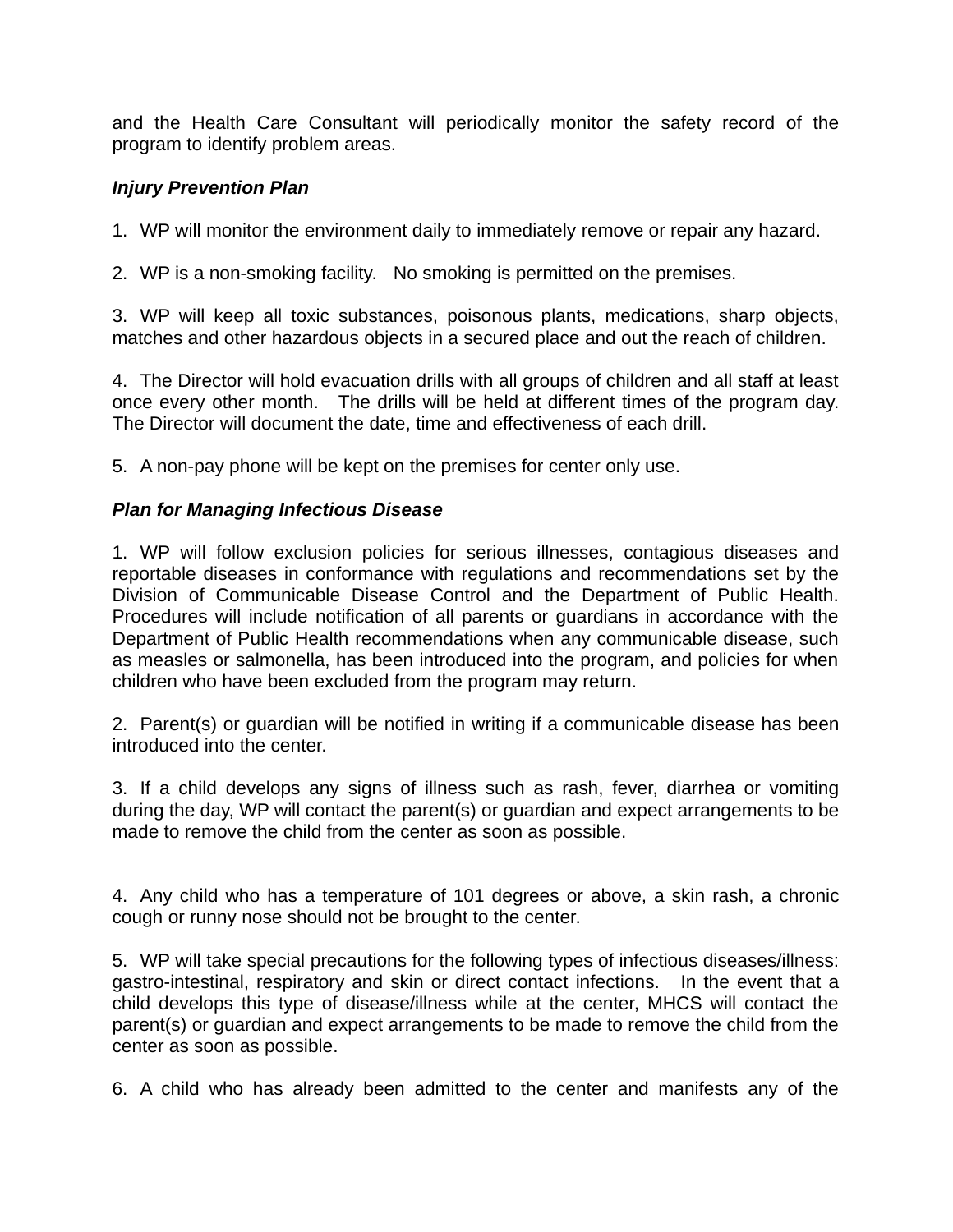symptoms requiring exclusion as specified in 102 CME 7.05 (5)(b) shall be kept at the center until he or she can be suitably cared for elsewhere.

# *Plan for Infection Control*

- 1. Staff and children will wash their hands with liquid soap and warm running water at the following times:
- a. Before eating or handling food;
- b. After using the toilet or diapering area;
- c. After coming into contact with bodily fluids or discharges;
- d. After handling center animals or their equipment; and
- e. After cleaning up the center.
- 2. Specified Equipment. Items or surfaces are washed with soap and water and/or disinfectant using the following schedule:

a. Sanitizing After Each Use: Toilet training chairs which have first been emptied into a toilet; sinks and faucets used for hand washing after the sink is used for rinsing a toilet training chair; diapering surface; toys mouthed by infants and toddlers; mops used for cleaning body fluids; bibs and thermometers.

b. Sanitizing-Daily: Toilets and toilet seats; containers, including lids, used to hold soiled diapers; sinks and sink faucets; drinking faucets; water tables and water play equipment; play tables; smooth surfaced non-porous floors; mops used for cleaning; cloth washcloths and towels.

c. Sanitizing monthly: Cribs, cots, mats or other approved sleeping equipment; sheets, blankets or other coverings; machine washable fabric toys.

**NOTE:** A self-made disinfectant solution of bleach and water will be used to sanitize all equipment, counters and floors of the center

# *Universal Precautions*

WP will provide disposable gloves to be used for the cleanup of blood spills and bodily fluids. The affected area will be disinfected. Used gloves will be thrown away in a lined, covered container. WP will ensure that staff washes their hands thoroughly with soap and water after cleaning up the affected area. Soiled clothing will be sealed in a plastic container or bag, labeled with the child's name and returned to the parent(s) or guardian.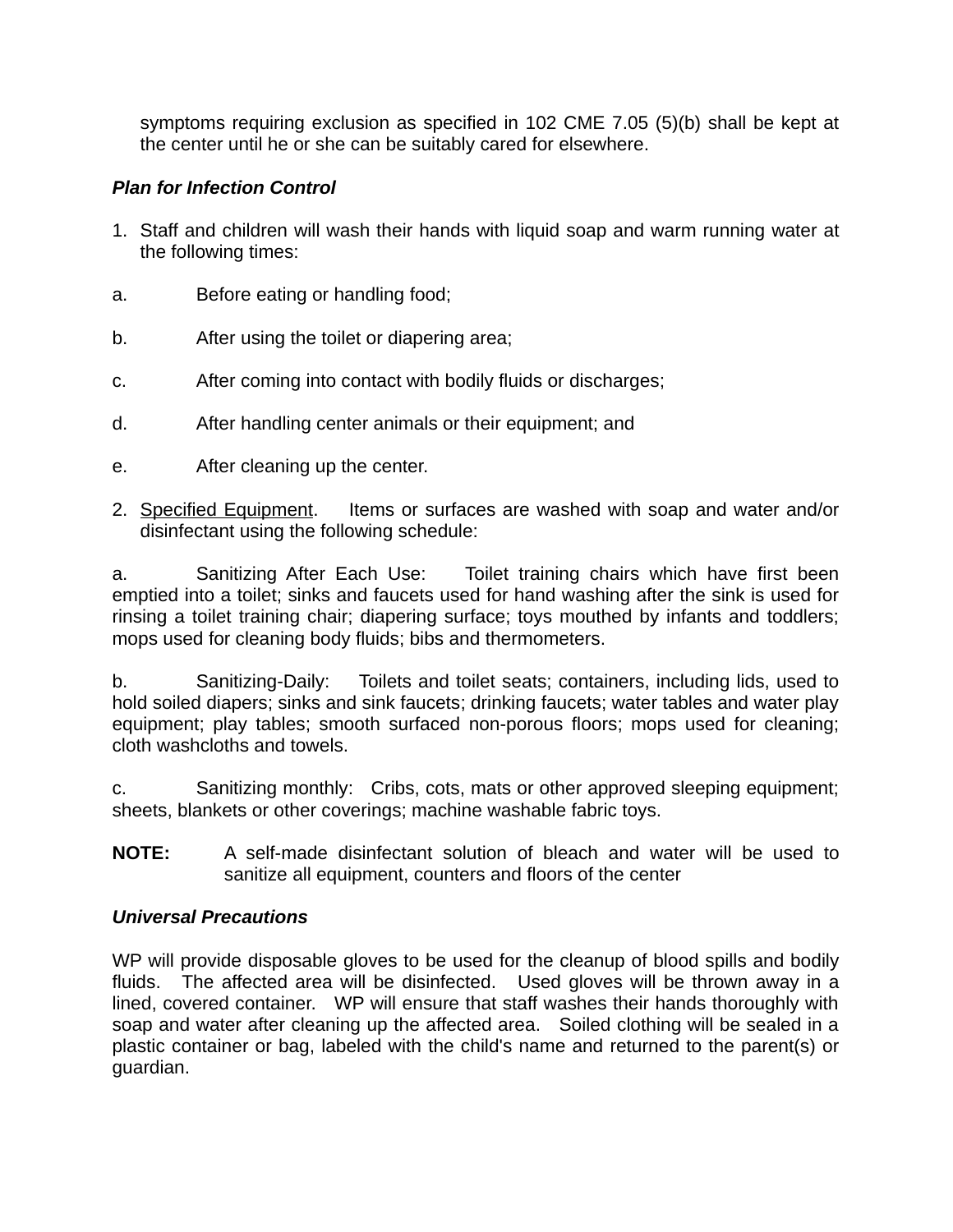# *Staff Training*

All staff will be trained in infection control procedures annually. Our Health Care Consultant will train new staff members upon the start of employment. Newly hired staff are required to have had a physical examination within one year prior to employment. The examination will be valid for one year from the date the staff member was examined and will be repeated every two years thereafter. Dr. Jourhorian is our Health Care Consultant and will be performing training on infection control procedures.

## *Mildly Ill Children*

Mildly ill children will be allowed to rest quietly on a mat, supervised by a staff member until they are in the care of a parent or guardian. They will be served lunch or snack. They will not be expected to participate in daily activities.

## *Prescription and Non-Prescription Medication*

Prescribed medicines must:

- 1. Be in the child's name;
- 2. Be in the original container;
- 3. Show an expiration date on the label;
- 4. Show the prescribing physician's name on the label;

5. Show the name of the medication and instructions for administering the medication on the label; and

6. Show storage instructions on the label.

## *In order to dispense medication to children the following procedures are required***:**

1. A Medication Authorization Form (supplied by the center) must be completed and signed by the parent(s) or guardian for all prescription and non-prescription medication;

2. Non-prescription medications may be administered if a physician gives a written order. Tylenol is an example of a non-prescription medication.

3. The order from the doctor must state the medication, dosage and instructions for administration; and

4. This order will be valid for not more than one year from the date it was signed.

5. WP will not administer any medications contrary to the directions on the original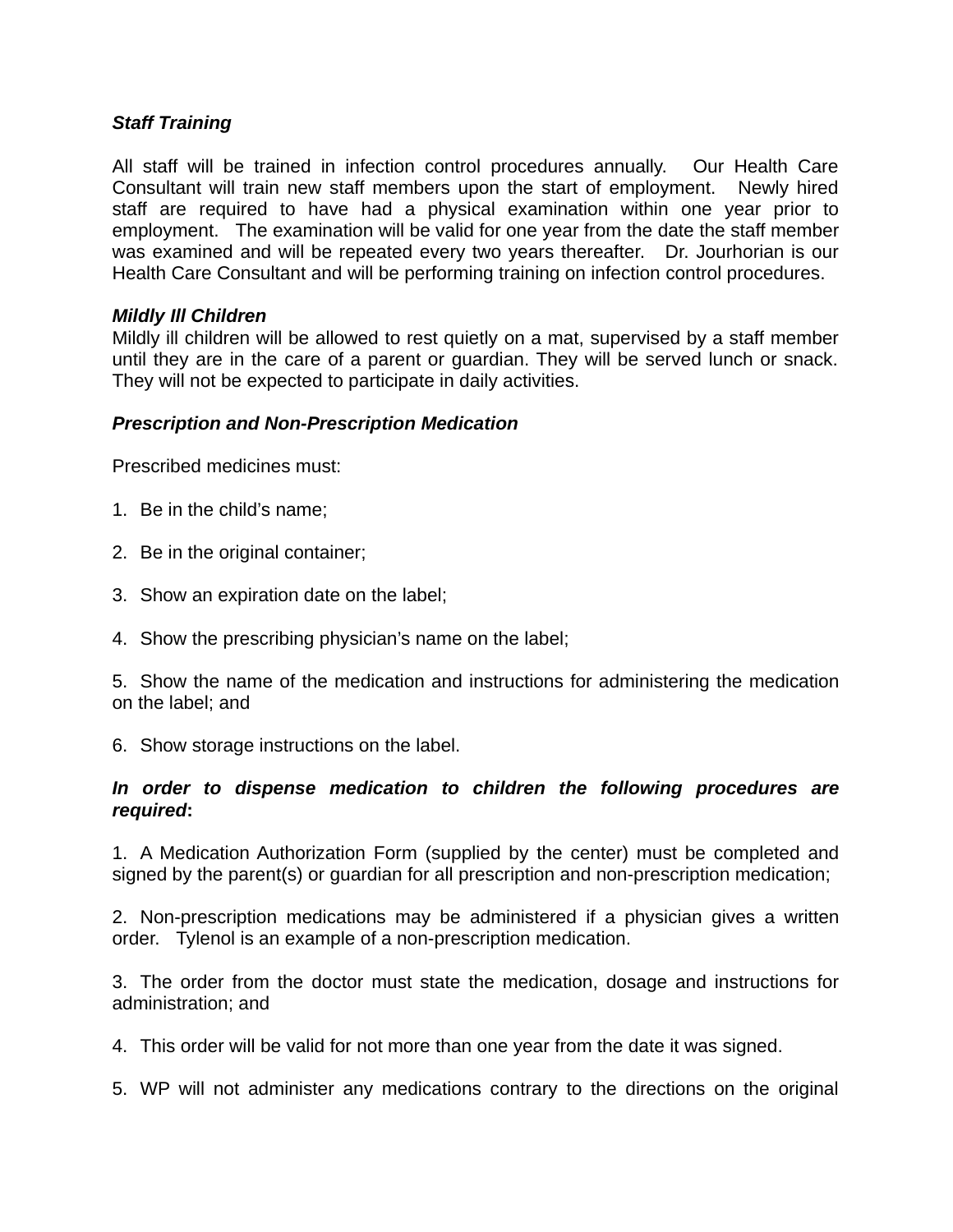container unless authorized by the child's physician in writing.

6. Medications will be kept in the kitchen areas out of the reach of children.

7. The staff member administering the medication will fill out a log each time medication is dispensed.

**NOTE: An attempt will be made to contact the parent(s) or guardian before medication is administered unexpectedly, unless a child needs the medication urgently or when contacting the parent(s) or guardian will** delay appropriate care. The parent(s) or guardian will be notified in writing each time a non-prescription medication is given.

# *Topical non-prescription medications*

1. Topical non-prescription medication will only administered with written parental/guardian authorization listing the specific topical non-prescription medications to be administered and the criteria for administration. This authorization will be valid for no more than one year from the date it was signed.

2. Petroleum jelly, diaper rash ointments and anti-bacterial ointments which are applied to wounds, rashes, or broken skin, must be stored in the original container and used only for the individual child.

3. The container will be labeled with the child's name.

# *Procedures for Emergencies and Illness*

In case of a medical emergency, the procedures are:

1. One adult will stay with the child. This adult will attempt to keep the child calm. If the child is bleeding, this adult will apply pressure to the wound with a clean cloth and gauze pad. An unconscious child will not be moved.

2. Another adult will call 911.

3. The Director will contact the parent(s) or quardian. Emergency phone numbers for each child's parent(s) or guardian is listed in the child's file and posted near the phone. If the parent(s) or guardian cannot be reached, then secondary numbers will be called.

4. If professional medical attention is required, the child's file will be checked for permission to treat. The file will be taken to the hospital with that child.

5. The Director will call ahead to the hospital to determine whether the child should be transported to the hospital by ambulance or Director's vehicle.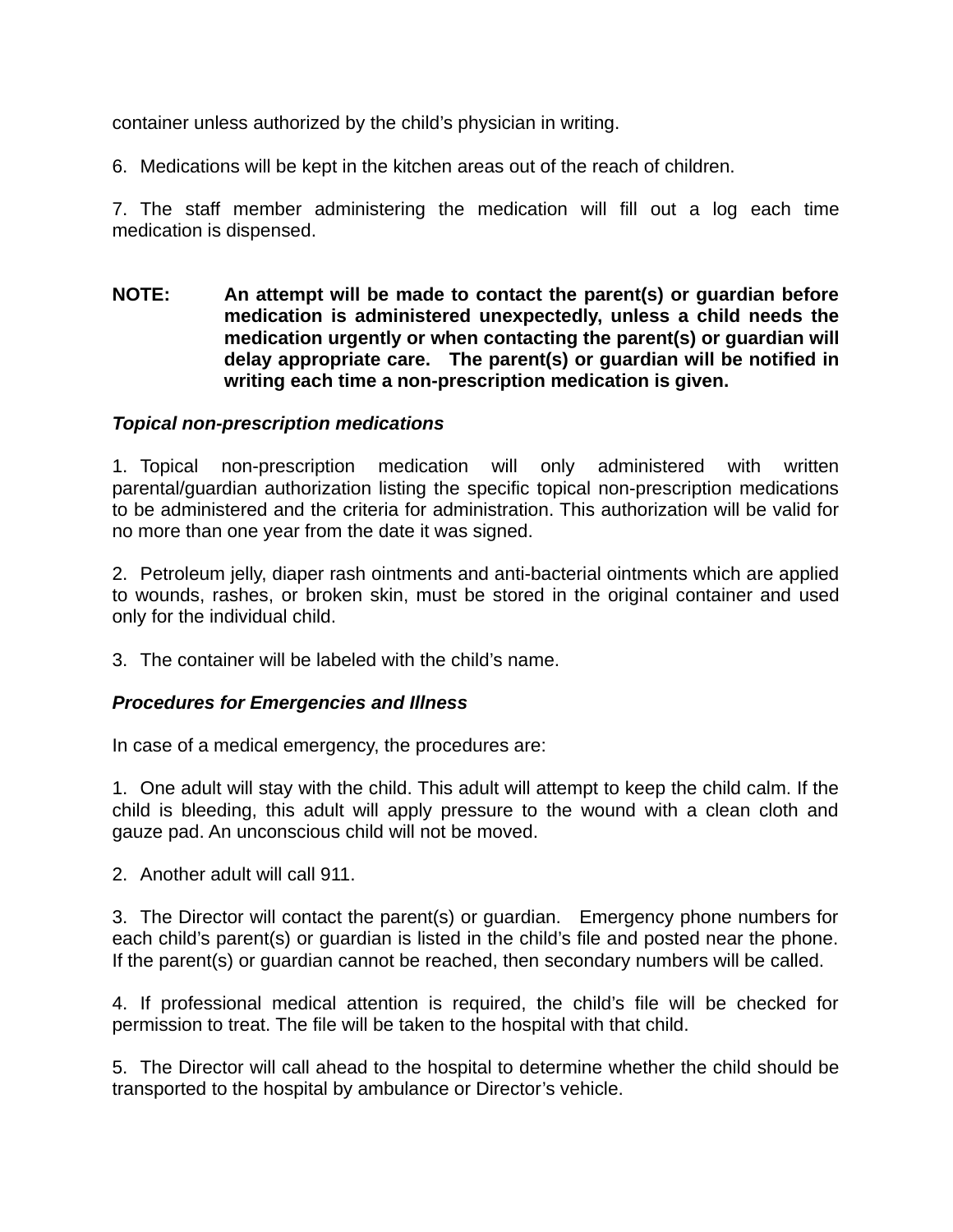6. One adult will accompany the child to the hospital.

7. The Director will have a car seat or booster seat in the vehicle when transporting the child to the hospital.

# *Field Trips*

WP does not normally bring our toddlers on field trips. We may invite music, theatre or dance teacher to our school to entertain our students.

## *Allergies*

Information for identifying and protecting children with allergies is requested on the application and is kept in each child's file. A complete list is posted in each classroom. We currently do not have any children with any peanut allergies.

### *Lead Screening*

For children under the age of three years, but not less than nine months of age, the Director will admit a child to the center only if provided with a statement signed by a physician or an employee of a Health Care Agency stating that the child has been screened for lead poisoning. Or, in the alternative, is provided with written verification from the child's parent(s) or guardian that they object to such an examination on the grounds that it conflicts with their religious beliefs.

### **ADMINISTRATIVE PLAN**

### *Business Management*

Beth Costanzo, who holds the title of Director II, through the Department of Early Education and Care, is responsible for the administrative management of WP

Beth Costanzo is responsible for all of the administrative duties.

Holly Cain, a Certified Public Accountant is responsible for payroll and for all tax reporting documents associated with WP.

The Director is responsible for business management and record keeping as required by 102 CMR 7.05 (9); development and maintenance of the early childhood education program of the center, including children with disabilities; staff development, supervision and training; and parental/guardian involvement and social services.

Staff members will not perform administrative duties when they are assigned teaching duties with groups of children.       

Beth Costanzo will retain for 5 years both child and staff records.